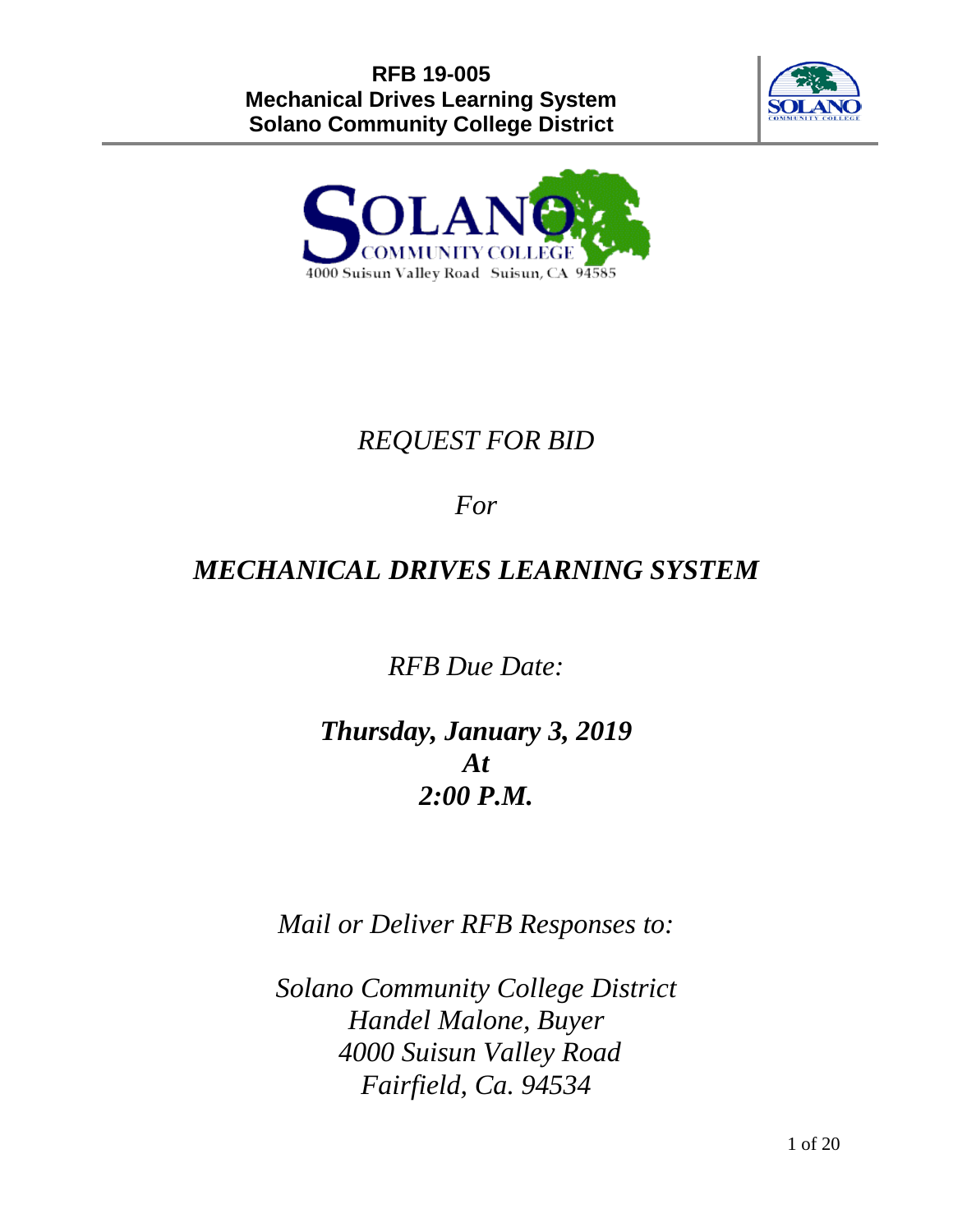

### **General RFB Scope of Work Plan**

This RFB will be for the procurement of "Amatrol" (or equal) mechanical drives training system for the Advance Manufacturing & Robotics department within the Solano Community College District's Fairfield campus. The intent of this RFB is to purchase four (4) MT 130 mechanical power systems for instructional purposes. The intent is to award this RFB to the lowest bidder.

### **Notice to Bidders**

NOTICE IS HEREBY GIVEN that the Governing Board of the Solano Community College District ("District") is inviting sealed bids for Mechanical Drives Learning System, RFB# 19-005.

Sealed bids are due by **2:00 pm on, Thursday, January 3, 2019** Please submit Bids to: Handel Malone, Buyer Solano Community College District 4000 Suisun Valley Road Fairfield, CA 94535 Building 600 (Denis Honeychurch Board Room) if attending bid opening Building 600 (Room 628) if submitting prior to deadline (Mailed bids shall follow instructions described in 'Instruction to Bidders')

Bid documents may be viewed and/or downloaded by visiting the District's website at: http://www.solano.edu/purchasing/rfp.php.

### **Instruction to Bidders**

### **1. Preparation and Submittal of Bid Proposal.**

- **1.1 Bid Proposal Preparation.** All information required by the bid forms must be completely and accurately provided. Numbers shall be stated in both words and figures where so indicated in the bid forms; conflicts between a number stated in words and in figures are governed by the words. Partially completed Bid Proposals or Bid Proposals submitted on other than the bid forms included herein are non-responsive and will be rejected. Bid Proposals not conforming to these Instructions for Bidders may be deemed non-responsive and rejected.
- **1.2 Bid Proposal Submittal**. Bid Proposals shall be submitted at the place designated in sealed envelopes bearing on the outside the Bidder's name and address along with an identification of the Work for which the Bid Proposal is submitted. Bidders are solely responsible for timely submission of Bid Proposals to the District at the place designated.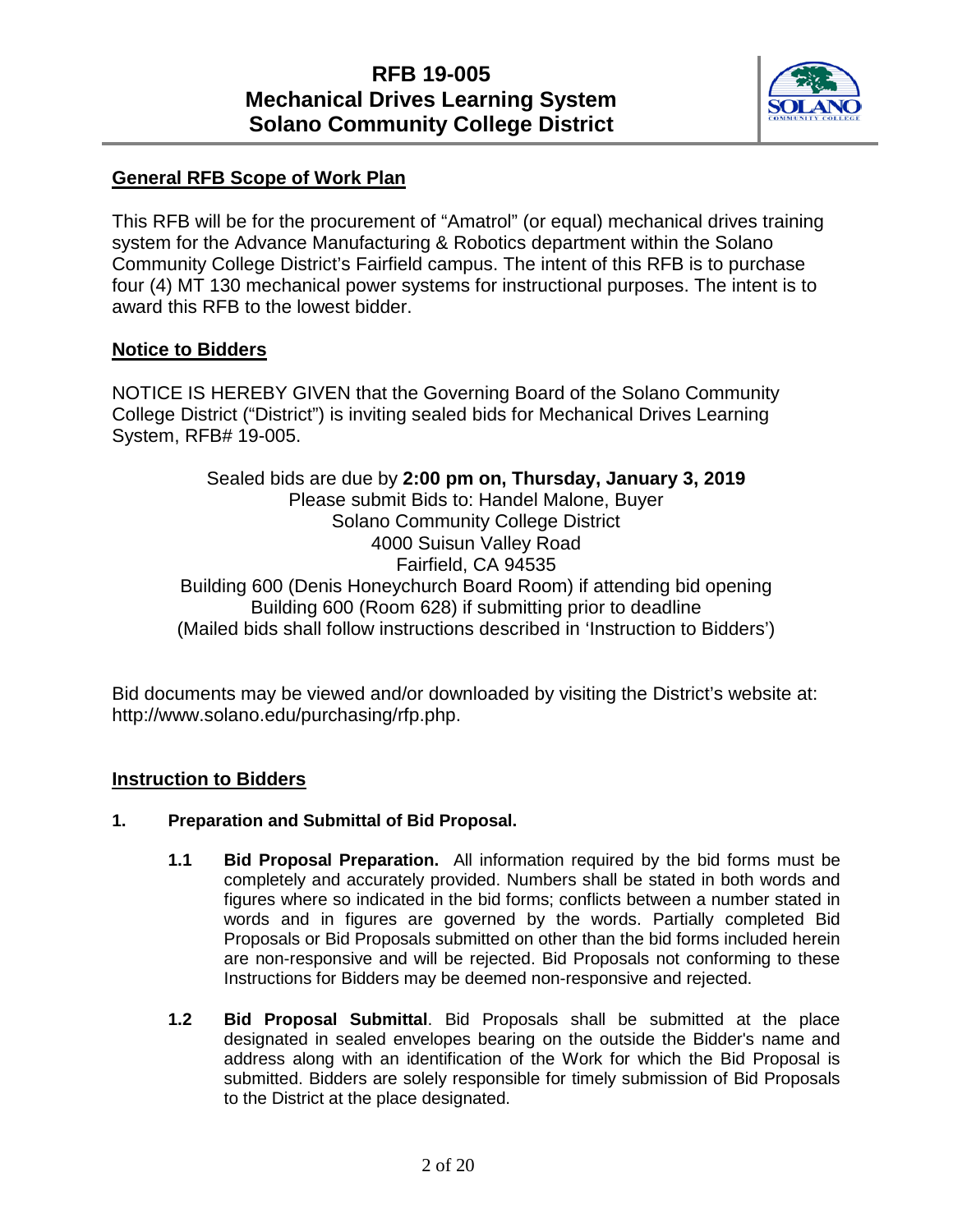

- **1.3 Date and Time of Bid Proposal Submittal.** The District will place a date/time stamp machine in a conspicuous location at the place designated for submittal of Bid Proposals. A Bid Proposal is submitted only if the outer envelope containing the Bid Proposal is stamped by the District's date/time stamp machine; Bid Proposals not so stamped as timely submitted will be rejected and returned to the Bidder unopened. The date/time stamp is controlling and determinative as to the date and time of the Bidder's submittal of its Bid Proposal. The foregoing notwithstanding, whether or not Bid Proposals are opened exactly at the time, no Bid Proposals shall be received or considered by the District after it has commenced the public opening and reading of Bid Proposals; Bid Proposals submitted after such time are non-responsive and will be returned to the Bidder unopened.
- **2. Documents Accompanying Bid Proposal; Signatures.** The Bid Proposal must be submitted with the Non-Collusion Affidavit. The Bid Proposal and the Non-Collusion Affidavit shall be executed by an individual duly authorized to execute the same on behalf of the Bidder.
- **3. Modifications.** Changes to the bid forms which are not specifically called for or permitted may result in the District's rejection of the Bid Proposal as being nonresponsive. No oral or telephonic modification of any submitted Bid Proposal will be considered. A written modification may be considered only if actually received by the District prior to the scheduled closing time for receipt of Bid Proposals and the public opening thereof.
- **4. Erasures; Inconsistent or Illegible Bid Proposals.** Bid Proposals must not contain any erasures, interlineations or other corrections unless the same are suitably authenticated by affixing in the margin immediately opposite such erasure, interlineation or correction the surname(s) of the person(s) signing the Bid Proposal. Any Bid Proposal not conforming with the foregoing may be deemed by the District to be nonresponsive. If any Bid Proposal or portions thereof, is determined by the District to be illegible, ambiguous or inconsistent, whether by virtue of any erasures, interlineations, corrections or otherwise, the District may reject such a Bid Proposal as being nonresponsive.
- **5. Withdrawal of Bid Proposal**. Any Bidder may withdraw its Bid Proposal by of written request actually received by the District prior to the scheduled closing time for the receipt of Bid Proposals and the District's public opening and reading of Bid Proposals. A written notice of withdrawal of a submitted Bid Proposal received after the scheduled closing time for receipt of Bid Proposals or the District's public opening and reading of Bid Proposals shall not be considered by the District, nor effective to withdraw such Bid Proposal.
- **6. Interpretation of Specifications.** Any Bidder in doubt as to the true meaning of any part of the Bid Documents; finds discrepancies, errors or omissions therein; or finds variances in any of the Bid Documents with applicable rules, regulations, ordinances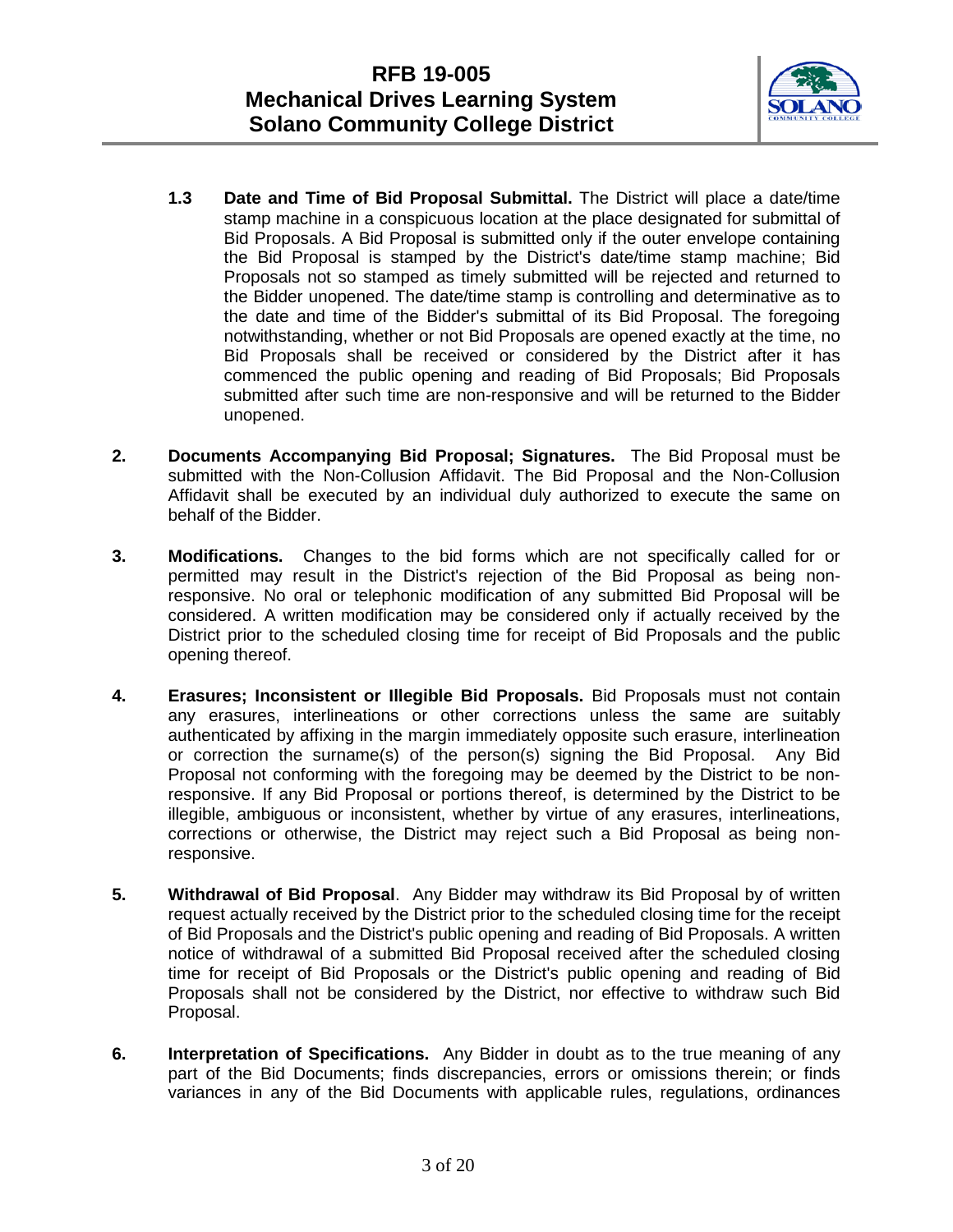

and/or laws, a written request for an interpretation or correction thereof may be submitted to the District. It is the sole and exclusive responsibility of the Bidder to submit such request not less than seven (7) days prior to the scheduled closing date for the receipt of Bid Proposals. Interpretations or corrections of the Bid Documents will be by written addendum issued by the District. No person is authorized to render an oral interpretation or correction of any portion of the Bid Documents to any Bidder, and no Bidder is authorized to rely on any such oral interpretation or correction. Failure to request interpretation or clarification of any portion of the Bid Documents pursuant to the foregoing is a waiver of any discrepancy, defect or conflict therein.

**7. Non-Collusion Affidavit.** The form of Non-Collusion Affidavit included in the Bid Documents must be completed and duly executed on behalf of the Bidder; failure of a Bidder to submit a completed and executed Non-Collusion Affidavit with its Bid Proposal will render the Bid Proposal non-responsive.

### **8. Award of Contract.**

- **8.1 Waiver of Irregularities or Informalities.** The District reserves the right to reject any and all Bid Proposals or to waive any irregularities or informalities in any Bid Proposal or in the bidding.
- **8.2 Award to Lowest Responsive Responsible Bidder.** The award, if made by the District through action of its Board of Trustees, will be to the responsible Bidder submitting the lowest responsive Bid Proposal on the basis of the Bid Proposal.
- **8.3 Responsive Bid Proposal.** A responsive Bid Proposal shall mean a Bid Proposal which conforms, in all material respects, to the Bid Documents.
- **8.4 Responsible Bidder.** A responsible Bidder is a Bidder who has the capability in all respects, to perform fully the requirements of the Bid Documents and the moral and business integrity and reliability which will assure good faith performance. In determining responsibility, the following criteria will be considered: (i) the ability, capacity and skill of the Bidder to provide the equipment listed in the Bid Documents; (ii) whether the Bidder can provide the equipment promptly and within the time specified, without delay or interference; (iii) the character, integrity, reputation, judgement, experience and efficiency of the Bidder; (iv) the quality of performance of the Bidder on previous purchases.
- **9. Anti-Discrimination.** It is the policy of the District that there be no discrimination against any prospective or active employee engaged in the Work because of race, color, ancestry, national origin, religious creed, sex, age or marital status. All Bidders agree to comply with the District's anti-discrimination policy and all applicable Federal and California anti-discrimination laws including but not limited to the California Fair Employment & Housing Act beginning with California Government Code 12940 et seq. and California Labor Code 1735. In addition, all Bidders agree to require like compliance by any Subcontractor employed by them on the Work of the Contract.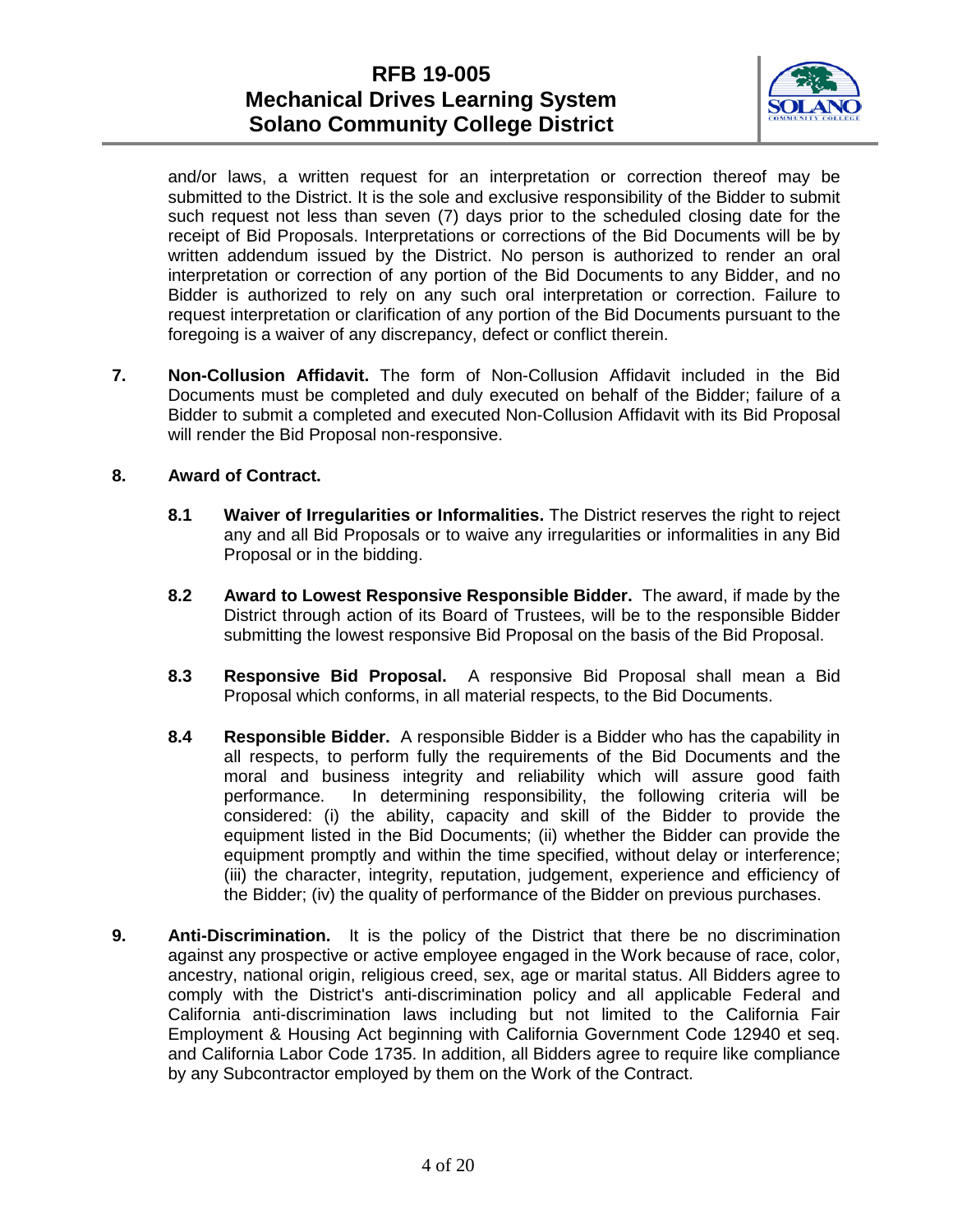

- **10. Public Records.** Bid Proposals and other documents responding to the Request for Bid become the exclusive property of the District upon submittal to the District. At such time as the District issues the award, all Bid Proposals and other documents submitted in response to the Request for Bids become a matter of public record and shall be thereupon be considered public records, except for information contained in such Bid Proposals deemed to be Trade Secrets (as defined in California Civil Code 3426.1) and information provided in response. A Bidder that indiscriminately marks all or most of its Bid Proposal as exempt from disclosure as a public record, whether by the notations of "Trade Secret," "Confidential," "Proprietary," or otherwise, may result render the Bid Proposal non-responsive and rejected. The District is not liable or responsible for the disclosure of such records, including those exempt from disclosure if disclosure is deemed required by law, by an order of Court, or which occurs through inadvertence, mistake or negligence on the part of the District or its officers, employees or agents. At such time as Bid Proposals are deemed a matter of public record, pursuant to the above, any Bidder or other party shall be afforded access for inspection and/or copying of such Bid Proposals, by request made to the District in conformity with the California Access to Public Records Act, California Government Code 6250, et. seq. If the District is required to defend or otherwise respond to any action or proceeding wherein request is made for the disclosure of the contents of any portion of a Bid Proposal deemed exempt from disclosure hereunder, the Bidder submitting the materials sought by such action or proceeding agrees to defend, indemnify and hold harmless the District in any action or proceeding from and against any liability, including without limitation attorneys' fees arising therefrom. The party submitting materials sought by any other party shall be solely responsible for the cost and defense in any action or proceeding seeking to compel disclosure of such materials; the District's sole involvement in any such action shall be that of a stakeholder, retaining the requested materials until otherwise ordered by a court of competent jurisdiction.
- **11. Compliance with Immigration Reform and Control Act of 1986.** The Bidder is solely and exclusively responsible for employment of individuals for the Work of the Contract in conformity with the Immigration Reform and Control Act of 1986, 8 USC 1101 et seq. (the IRCA); the successful Bidder shall also require that any person or entity employing labor in connection with any of the Work of the Contract shall so similarly comply with the IRCA.

### **Specification and Details**

### **Item 970-ME1**

### **MECHANICAL DRIVES 1 LEARNING SYSTEM**

Shall include the following components: mobile workstation with motor control unit, base motor package, bearing / prony brake package, shaft/standoff package, rotary power component package, fastener package, alignment package level 1, gauging package level 1, auxiliary hardware package, student curriculum, and instructor's guide. These components shall meet the following minimum specifications:

### **Mobile Workstation**

The mobile workstation shall be constructed of welded tubular steel with minimum dimensions of 30-in. W x 40-in. H x 48-in. L. This unit shall be supplied with (4) casters, at least two of which are locking. It shall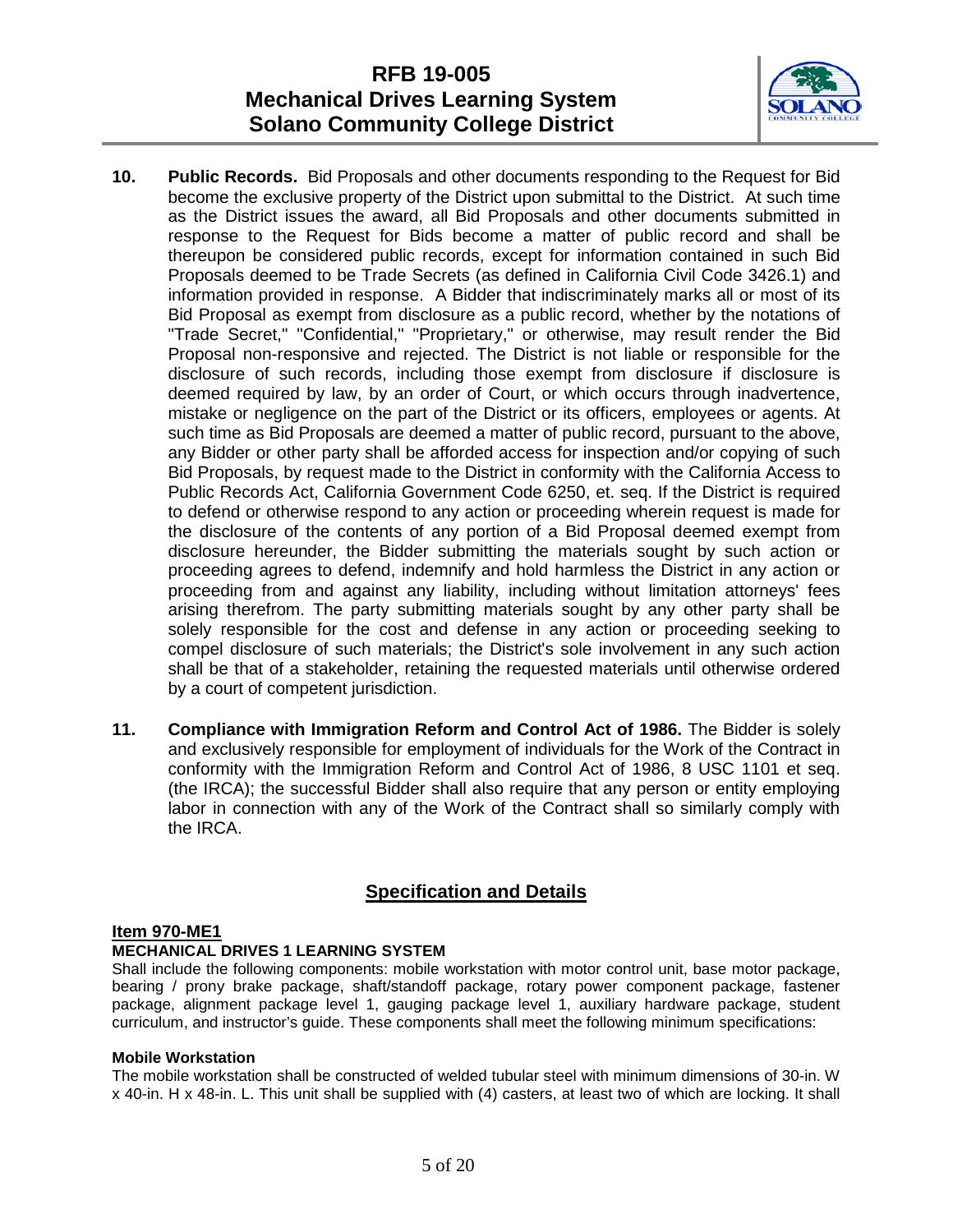

have at least three (3) sliding drawers mounted on rollers located below the worksurface for storage of component trays and parts. It shall have (2) guards that are electrically interlocked to switch off motor operation if they are removed. The trays with components should be stored in the pullout drawers permitting easy access for student activities. The worksurface shall be constructed of (2) modular plates which are made of Aluminum Tooling Plate. These tooling plates shall measure 30-in. W x 20-in. L x 0.375-in. thick. Each plate shall be drilled with a grid pattern of slots and holes for mounting mechanical drive setups that are directly referenced in the curriculum. The workstation shall have a lower mounting shelf for location of the storage drawer unit.

### **Motor Control Unit**

This unit shall provide control of a variable speed electric motor via a VFD. The VFD has provisions to monitor the performance of the drive system. The enclosure has minimum dimensions of 17.5-in. L x 10 in. T x 0.1-in. deep. The enclosure shall be built of stainless steel and silkscreened with labels of components. The components shall include a "main power" switch/circuit breaker with lockout/tagout device, power on indicator lamp, a "power on" pushbutton, a motor "start" pushbutton, a motor "stop" pushbutton, a "emergency stop" mushroom button, a "constant speed" or "variable speed" selector switch, and a "VFD" (variable frequency drive) for controlling the motor. The unit shall have a main power cord, which plugs into a wall outlet and supplies power to all items in the motor control unit. Two plug-in connectors shall be mounted to the side of the unit to enable connection of the motor and guard interlocks to the control unit.

The drawer unit shall be constructed from heavy-duty gauge steel, welded and painted. It shall have 4 sliding drawers mounted on rollers, measuring 20.5-in. L x 15-in. H x 9-in. W.

### **Base Motor Package**

This package shall include the following items: electric motor, adjustable motor base, mounting bolt package. These components shall meet the following minimum specifications:

### **Adjustable Motor Base**

This unit shall be designed to position the electric motor in such a way that permits tensioning of a v-belt or chain drive system. This unit shall be designed with heavy-duty steel construction that uses a pivoting base driven by a lead screw to position and lock the motor in place.

### **Electric Motor**

Shall be a .38 hp, variable frequency drive (VFD) controlled, 5-8-in. diameter shaft, 230VAC/60 Hz, 3 phase. It shall have a power cable with plug-in cable to motor control unit.

### **Bearing / Prony Brake Package**

The tray shall be constructed of vacuum formed plastic with a cavity and label of each component. The minimum dimensions shall be 20-in. W  $\times$  17.5-in. mm L  $\times$  2-in. T. The tray will be stored below the worksurface in one of the (3) sliding drawers. The plastic tray shall have cavities to house the following components for easy visual identification and storage.

It shall include the following items:

- (2)-Pillow block bearing, 1-in. bore, set screw
- (6)-Pillow block bearing, 5/8-in. bore, set screw
- (1)-Prony brake tensioner, adjustable from 0-14 kg (0-30 lbs.)
- (1)-Chain puller
- (1)-Prony brake drum assembly

The following additional items shall be supplied and shall be stored in the drawer unit:

- (1)-Prony brake belt
- (1)-Retainer pin for prony brake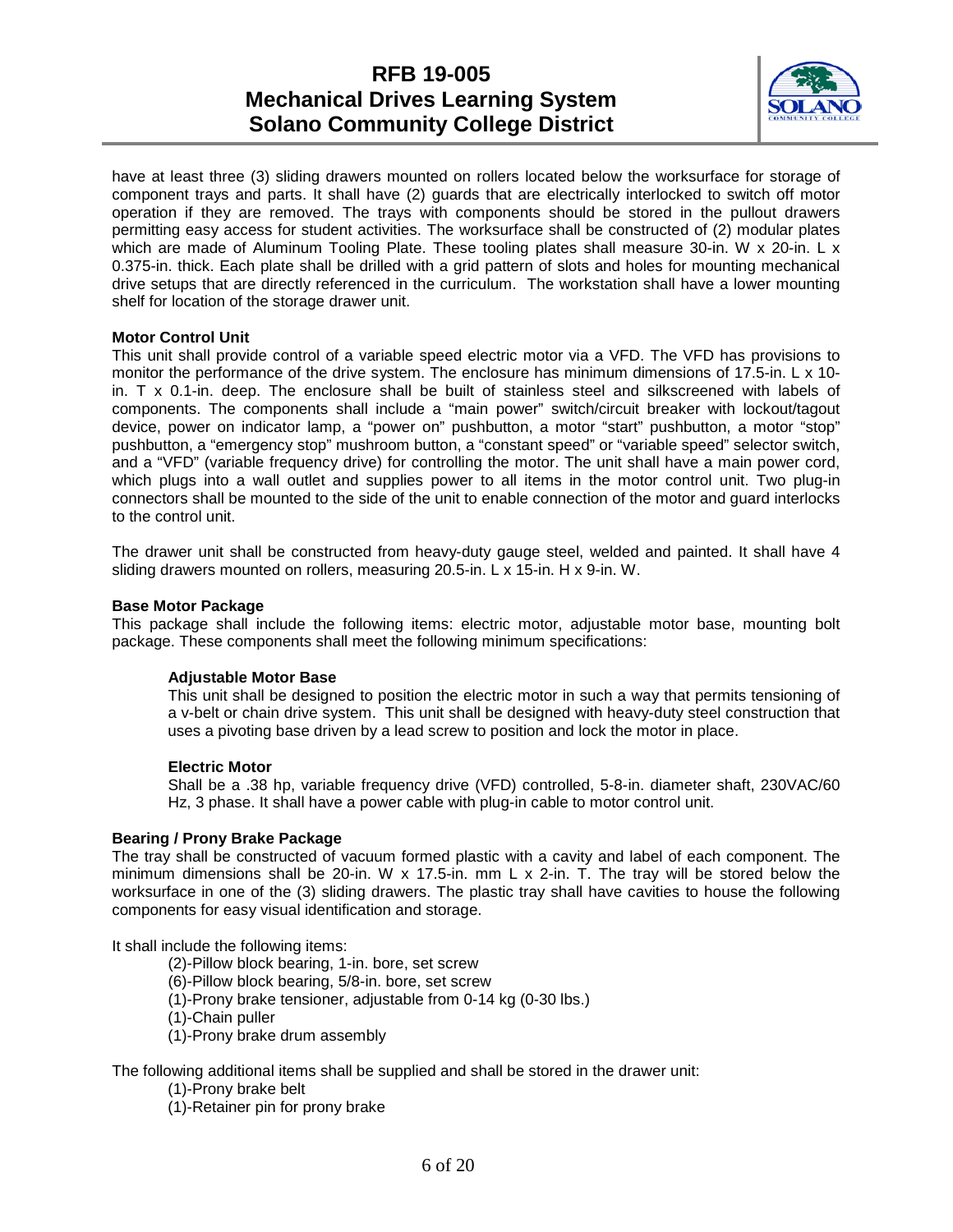

#### **Shaft / Standoff Package**

The tray shall be constructed of vacuum formed plastic with a cavity and label of each component. The minimum dimensions shall be 20-in. W x 17.5-in. mm L x 2-in. T. The tray will be stored below the worksurface in one of the (3) sliding drawers. The plastic tray shall have cavities to house the following components for easy visual identification and storage.

It shall include the following items:

(1)-Shaft, 5/8-in. dia., 12-in. L (1)-Shaft, 5/8-in. dia., 8-in. L (1)-Shaft, 5/8-in. dia., 12-in. L (3 keyways) (1)-Shaft, 1-in. dia., 12-in. L (12)-Pillow block bearing standoff, 1 ¾-in. dia. X 2.57-in. L (4)- Pillow block bearing standoff, 1 ¾-in. dia. X 2.29-in. L (1)-Hub jaw coupling, 5/8-in. bore with jaw coupling spider (1)-Sleeve coupling, 5/8-in. bore (4)-Motor standoff, 1.5-in. dia., 1.25-in. L (1)-Motor standoff, 1.5-in. dia., 1.237-in. L

#### **Rotary Power Component Package**

The tray shall be constructed of vacuum formed plastic with a cavity and label of each component. The minimum dimensions shall be 20-in. W x 17.5-in. L x 2-in. T. The tray will be stored below the worksurface in one of the (3) sliding drawers. The plastic tray shall have cavities to house the following components for easy visual identification and storage.

It shall include the following items:

(1)-Sheave, FHP, 5/8-in. bore, 2-in. PD (1)- Sheave, FHP, 5/8-in. bore, 3-in. PD (1)- Sheave, FHP, 5/8-in. bore, 4-in. PD (1)-Sprocket, 5/8-in. bore, 12 teeth (1)-Sprocket, 5/8-in. bore, 16 teeth (1)-Sprocket, 5/8-in. bore, 24 teeth (1)-Spur gear, 5/8-in. bore, 24 teeth (2)-Spur gear, 5/8-in. bore, 36 teeth (1)-Spur gear, 5/8-in. bore, 48 teeth (1)-Spur gear, 5/8-in. bore, 24 teeth (1)-Spur gear, 5/8-in. bore, 60 teeth

### **Fastener Package**

Shall include grade 5 or above bolts, plain washers, lock washers, and nuts of various sizes. Fasteners shall be stored in (2) partitioned cases for easy identification and organization. The cases shall be stored in the drawer unit.

#### **Alignment Package Level 1**

A package of tools and devices shall be supplied that enables the student to perform alignment and measurement of mechanical drives. These items shall be stored in the drawer unit.

It shall include the following items:

- (1)-Thickness Gauge, 26 leaves
- (1)-3 3/8-in. Level
- (1)-36-in. Straight Edge
- (1)-9-in. Magnetic Torpedo Level
- (1)-Combination Square, 4-in.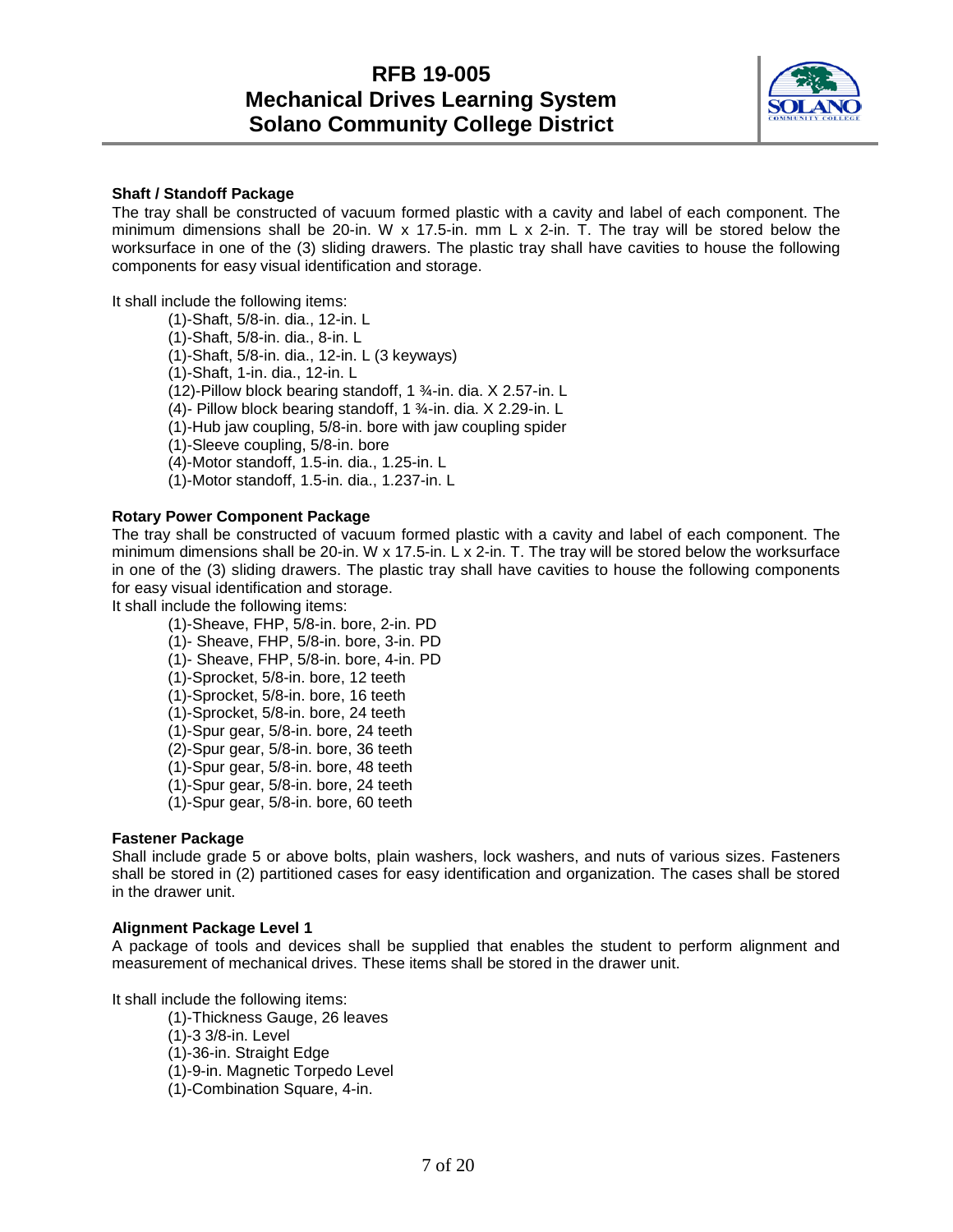

### **Gauging Package Level 1**

This package shall be used to perform precision motor leveling and with added components precision shaft alignment. These items shall be stored in the drawer unit.

It shall include the following items:

(1)-Dial indicator (1)-Magnetic base with clamps and attachment rods for the dial indicator (1)-Magnetic base mounting with fastening knobs and hardware (1)-Needle indicator contact point (1)-Belt tension checker (1)-Sheave gauge set (1)-Involute gear tooth gauge (20)-Stainless steel shim, 2-in. X 2-in. X 0.003-in. (20)-Stainless steel shim, 2-in. X 2-in. X 0.005-in. (20)-Stainless steel shim, 2-in. X 2-in. X 0.010-in. (20)-Stainless steel shim, 2-in. X 2-in. X 0.020-in. (8)-Stainless steel shim, 2-in. X 2-in. X 0.050-in.

### **Auxiliary hardware package**

This package shall be used to supplement the other packages above to enable to the student to perform the skills in the curriculum.

It shall include the following items:

- (1)-Industrial grade digital tachometer, handheld laser type with LCD display
- (1)-Water bottle for adding water to prony brake drum for cooling
- (1)-V-belt, SPA section
- (1)-Roller chain, 0.5-in. pitch
- (1)-Master link
- (1)-Canvas zipper pouch for chain storage

(24)-Keystock, 3/16-in.

(1)-Reflective tape, 23-in. L x 0.6-in. W

- (1)-Teflon lubricant, aerosol can for easy application
- (1)-4 drawer storage unit, heavy gauge steel construction
- (1)-Lockout / tagout kit consisting of (2) locks and (5) tags

**Student Curriculum** -The student curriculum shall consist of one (1) interactive multimedia course of seven (7) modules with forty-four (44) industry tasks. Topics shall include: Introduction to Mechanical Drive Systems, Key Fasteners, Power Transmission Systems, Introduction to V-Belt Drives, Introduction to Chain Drives, Spur Gear Drives, and Multiple Shaft Drives.

The student curriculum shall be designed in a skill-based format that focuses on teaching industryrelevant tasks. The objectives shall be accomplished by organizing the learning material into a series of modules, which are further subdivided into three or more segments per module. All learning material needed shall be contained in the modules including text material, laboratory equipment activities, and multimedia directions. No external text sources shall be required. The specific cognitive skills taught by each text passage shall be identified next to the passage. Each lab activity shall be identified by the industrial task taught. All activities shall be highly detailed with step-by-step instructions to facilitate a selfdirected learning environment. A combination of step-by-step enabling activities and creative, problemsolving activities shall be provided. A self-review of five to ten questions shall be provided after each segment. The curriculum must be capable of both self-directed and instructor directed study. All activities must correlate directly to the hardware supplied, with detailed illustrations and diagrams.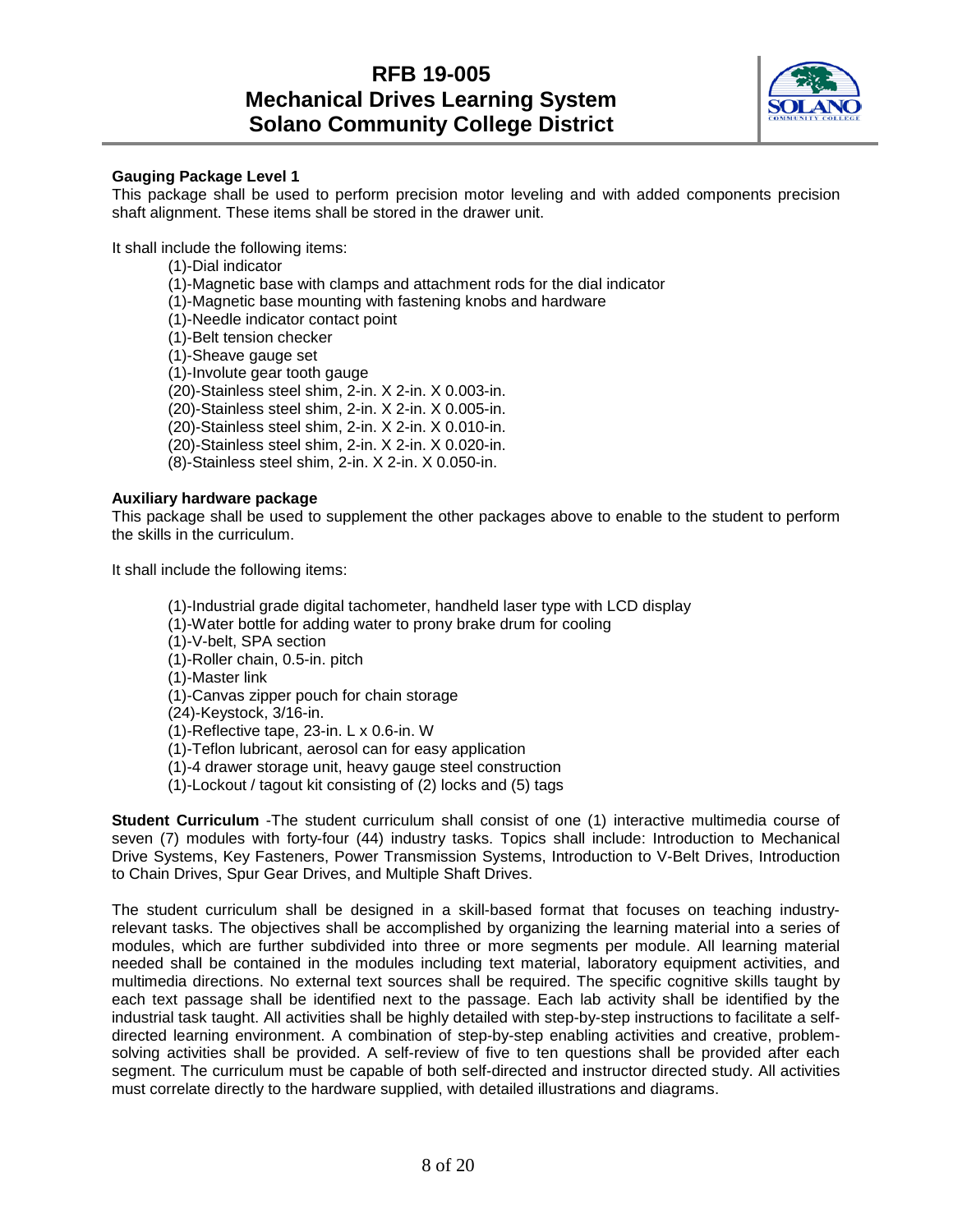

### **Teacher's Assessment/ Portfolio Guides**

A teacher's guide shall be provided. It shall contain student data sheets, data sheet solutions, self-review answers, quizzes, quiz answers, student skill record sheets, and authentic assessment. A quiz shall be provided for each packet. A question shall be provided in each quiz for each cognitive objective taught. All tasks listed in the packet shall be listed on personalized student record sheets. The Teacher's Assessment/ Portfolio Guide shall include directions for authentic skill assessment.

### **Amatrol Model No. 970-ME1 or equal**

### **Item No. 41227 HAND TOOL PACKAGE – BASIC HAND TOOL PACKAGE – MECHANICAL DRIVES**

This product adds to the following Mechanical Learning Systems: 970-ME1 and 97-ME2. This product shall include the following:

- 12-piece 3/8-in. Drive Chrome Finish Socket Set
- 3/8-in. Drive Micro-Clicker Torque Wrench
- 11-piece, 1/4-in. to 13/16-in., 12 Point Combination Wrench Set
- 8-piece Slotted/Phillips Screwdriver Set
- 6-in. Ruler
- 13-piece SAE Black Oxide Hex Key Set
- Corrosion Inhibiting Wrap
- 0-in. 6-in. Dial Capliper, 0.001-in. Graduation, 0.1-in. Revolution
- Feeler Gauge Set, Economy, .0015-in. to .015-in.
- Dead Blow Hammer, 16-oz.
- Leather Palm Gloves with Cuff
- Light Duty Wax Crayon
- Pocket Magnifier, 4x
- Nylon String
- Oil, 3-in-1, 8-oz.
- Keyway Punch
- Rubber Gloves
- 0-oz. 72-oz. Scale
- Tape Measure, 10-ft.
- Tool Box, 3-Drawer
- **Utility Knife**
- Was Crayon with Aluminum Holder
- Wire Brush, Toothbrush-Style
- Masking Tape, 3/4-in.
- Scissors, 8-in.
- Hex Bit Socket, 3/16-in.
- Hex Bit Socket, 1/8-in.
- Thread-locking Adhesive

### **Amatrol Model No. 41227 or equal**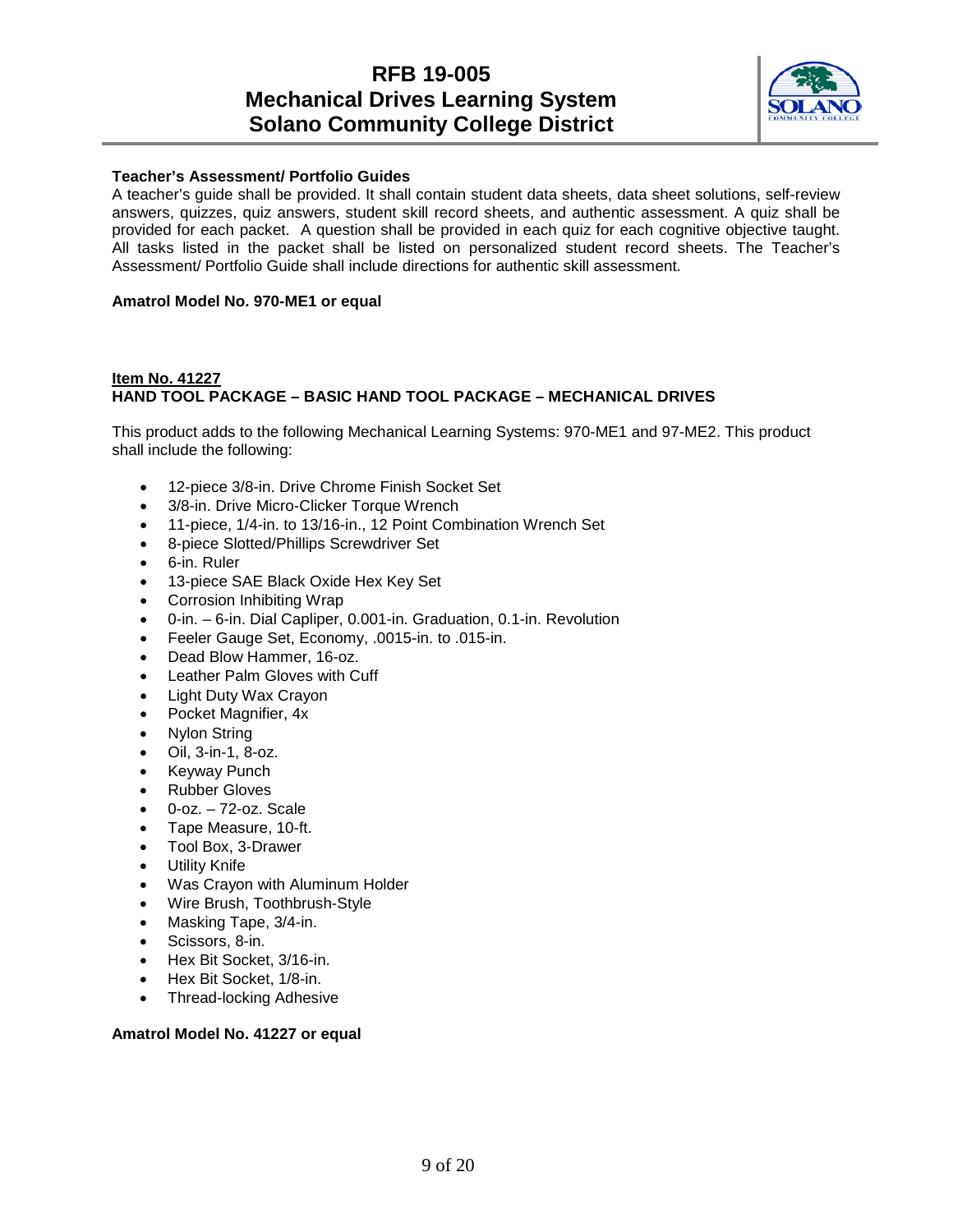

### **Item No. 97-ME2**

### **MECHANICAL DRIVES 2 LEARNING SYSTEM**

This learning system is an expansion for the Mechanical Drives 1 Learning System (970-ME1). This learning system shall provide study of heavy duty belt drives, heavy duty chain drives, bushings, lubrication, and a variety of coupling types. Also covered shall be maintenance, troubleshooting, and selection of mechanical drives. Components shall include:

#### **Drawer Assembly**

Consists of a right side panel, a left side panel, and two (2) drawer shelves added under the three drawers of the 970-ME1. The Drawer Assembly supports the two (2) molded parts storage trays that are added with the Mechanical Drives 2 system. This assembly also includes a Belt Storage Panel that adds to the end of the 970-ME1 frame.

### **Coupling/Sprocket Package**

This mechanical drives package contains components used to transmit power to the various systems used with the mechanical drives system. Components include:

- Part Storage Tray
- Grid Coupling Hub, 5/8-in. bore (2)
- Grid Cover and Grid
- Gear Coupling Hub, 5/8-in. bore (2)
- Gear Coupling Sleeve
- Gear Coupling Accessory Kit
- Flange Coupling Hub, Recessed Half
- Flange Coupling Hub, Ring Half
- Elastomer Coupling Hub (2)
- Elastomer Coupling Sleeve
- Chain Coupling Assembly with Chain and Cover
- 17 tooth Silent Chain Sprocket (2)
- 23 tooth Double Row Roller Chain Sprocket 15 tooth Double Row Roller Chain Sprocket
- 1610 Taper Lock Bushing, 5/8-in. bore
- 1008 Taper Lock Bushing, 5/8-in. bore
- Chain Breaker
- Tension Assembly
- Motor Standoffs (4)

### **Belt Drive Component Package**

This mechanical drives package contains components used to transmit power to the various systems used with the mechanical drives system. Components include:

- Part Storage Tray
- 3.4-in. pitch diameter "B" Section Sheave
- 4.4-in. pitch diameter "B" Section Sheave
- 5/8-in. bore "SH" Style QD Bushing (2)
- 3.4-in. pitch diameter Two Groove Sheave
- 4.9-in. pitch diameter Two Groove Sheave
- 5/8-in. bore Split Taper Bushing (2)
- 2.6-in. pitch diameter "3V" Section Taper Lock Sheave
- 5/8-in. bore 1108 Taper Lock Bushing
- 4.45-in. pitch diameter "3V" Section Taper Lock Sheave
- 5/8-in. bore 1610 Taper Lock Bushing
- 16 tooth Timing Belt Pulley (2)
- 24 tooth HTD Sprocket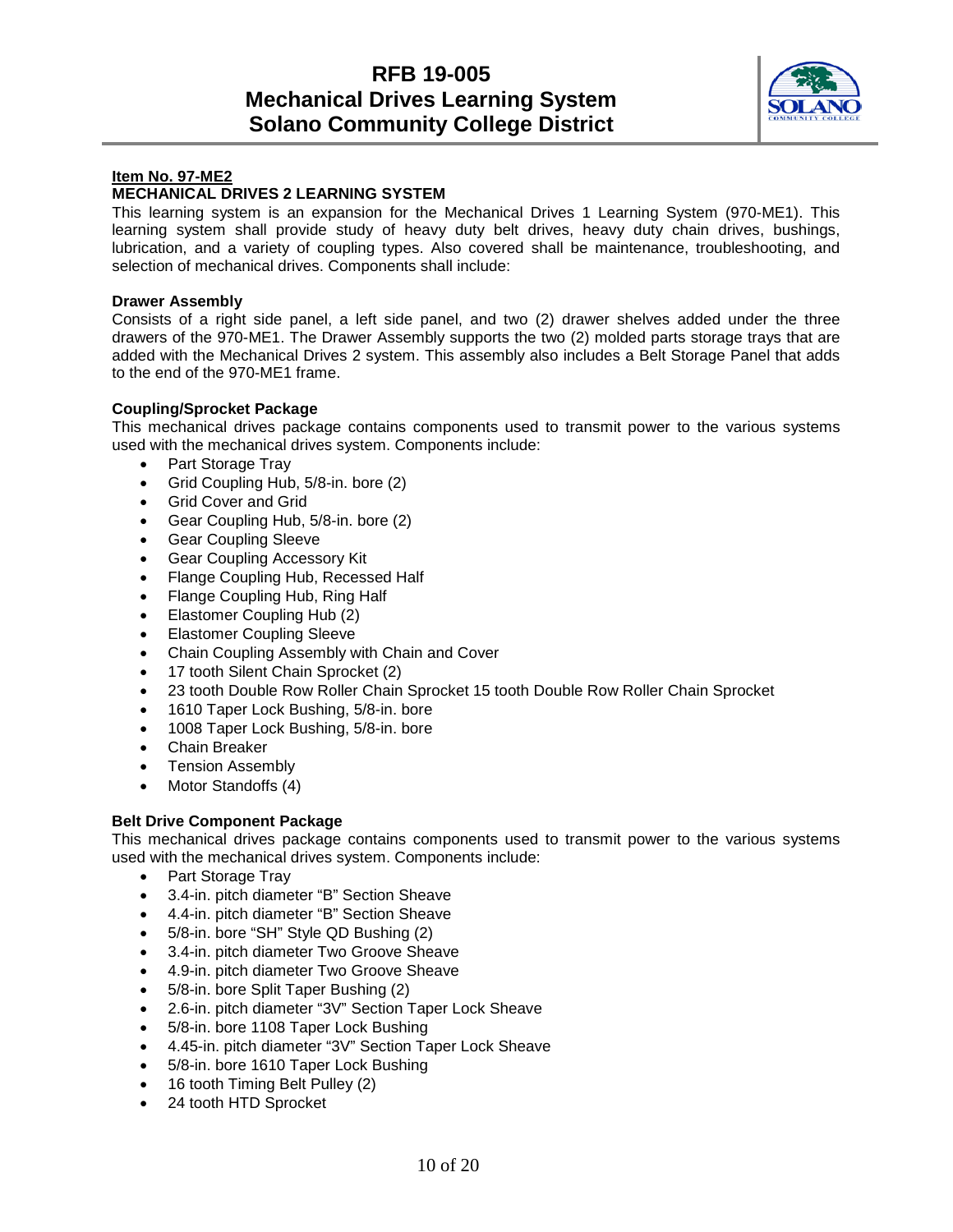

- 30 tooth HTD Sprocket
- 5/8-in. bore "JA" Type Bushing (2)
- 5/8-in. bore Variable Pitch Sheave
- 3.25-in. OD Idler

### **Power Transmission Belt Package**

This mechanical drives package contains components used to transmit power to the various systems used with the mechanical drives system. Components include:

- "B" Section V-Belt, 43-in. L (2)
- "B" Section Cogged V-Belt, 43-in. L
- Timing Belt, 34.5-in. pitch length
- HTD Belt, 8-mm pitch X 20-mm W X 960-mm pitch length
- "A" Section V-Belt, 60in. L
- "3V" Section Cogged V-Belt, 40-in. L

### **Power Transmission Chain Package**

This mechanical drives package contains components used to transmit power to the various systems used with the mechanical drives system. Components include:

- Single Row #40 chain, 10' box
- Double Row #40 Power Transmission Chain
- Double Row #40 Master Link
- Zipper Pouch (2)
- Silent Chain Assembly, 3-ft.

#### **Lubrication Package**

This package contains lubricating accessories to be used to lubricate the various drive systems that are used with the mechanical drives system.

- Grease Gun with Grease Cartridge
- Safety Data Sheets, 1 Package

### **Viscometer (Optional)**

The Viscometer is an optional component that can be used to measure the viscosity of various oils.

### **Level 2 Indicator Package**

This package contains indicator tools used in the mechanical drives system.

- Dial Indicator,  $0 0.2$ -in.
- Shaft Clamp Attachment (2)
- Indicator Attachment Rod, 4-in. L (2)
- Swivel Clamp,  $\frac{1}{4}$ -in. to  $\frac{5}{16}$  (2)
- Swivel Clamp,  $\frac{1}{4}$  to  $\frac{1}{4}$
- Indicator Mounting Lug
- Inspection Mirror
- 90 Degree Indicator Attachment
- Swivel Clamp, 1/4-in. x 3/8-in.

#### **Fastener Kit**

The Fastener Kit contains fasteners used in the various systems that are assembled in the mechanical drives system.

- 5/16-18 X 5-in. L Hex Bolt (4)
- $3/8 16 \times 7 in$ . L Hex Bolt (4)
- $3/18-16 \times 1$  1/<sub>2</sub>-in. L Hex Bolt (2)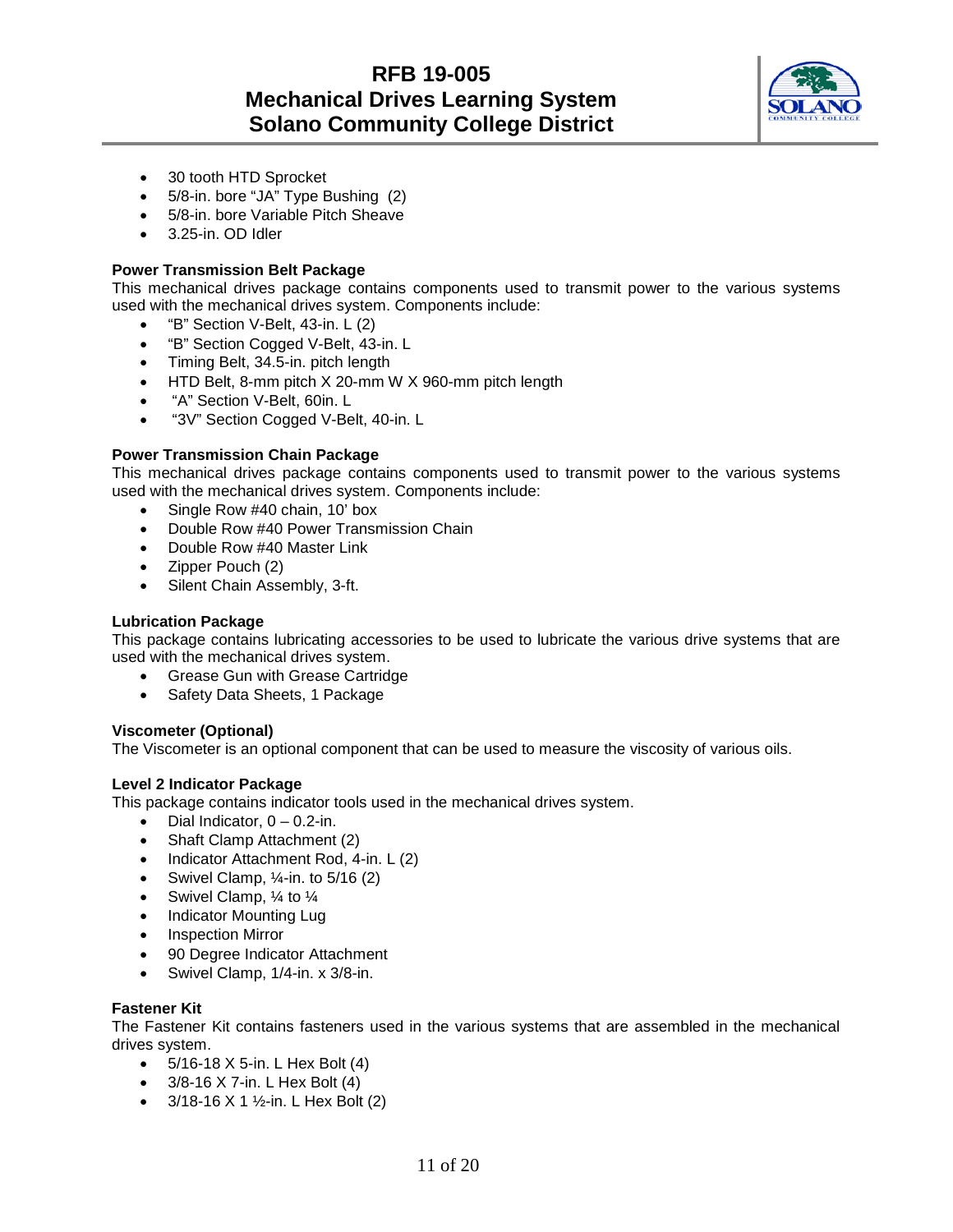

### **Student Curriculum**

The multimedia student curriculum shall be designed in a skill-based format that focuses on teaching industry-relevant tasks. The objectives shall be accomplished by organizing the learning material into a series of multimedia modules, which are further subdivided into three or more segments per module. This multimedia mechanical drives course shall include seven (7) modules with at least forty-six (46) skills. Major topics include heavy-duty V-belt drives, V-belt selection and maintenance, synchronous belt drives, lubrication concepts, precision shaft alignment, couplings, and heavy-duty chain drives.

All learning material needed shall be contained in the modules including text material, laboratory equipment activities, and multimedia directions. No external text sources shall be required. The specific cognitive skills taught by each text passage shall be identified next to the passage. Each lab activity shall be identified by the industrial task taught. All activities shall be highly detailed with step-by-step instructions to facilitate a self-directed learning environment. A combination of step-by-step enabling activities and creative, problem-solving activities shall be provided. A self-review of five to ten questions shall be provided after each segment. The curriculum must be capable of both self-directed and instructor directed study. All activities must correlate directly to the hardware supplied, with detailed illustrations and diagrams.

#### **Instructor's Resource Guide and Resource CD**

An instructor's guide shall be provided. It shall contain student data sheets, data sheet solutions, selfreview answers, quizzes, quiz answers, student skill record sheets, and authentic assessment. A quiz shall be provided for each packet. A question shall be provided in each quiz for each cognitive objective taught. All tasks listed in the packet shall be listed on personalized student record sheets. The Instructor's Package shall include directions for authentic skill assessment. This also includes an Instructor's Resource Print CD, which includes digital versions of the instructor's guide, hands-on skills packet, and installation guide.

### **Amatrol Model No. 95-ME2 or equal**

#### **Item No. 18588**

#### **Viscosity Comparator**

Shall include: One Model #2 Visgage pocket viscosity comparator. Scale range for this model is 0 to 2000 SUS @100 degrees F. The recommended range for readings is approximately 40 to 800 SUS.

#### **Amatrol Model No. 18588 or equal**

### **Item No. 97-ME3 MECHANICAL DRIVES SYSTEM 3**

This system shall add to the mechanical drives system 1 to provide study of operation, installation, maintenance, troubleshooting, identification, and selection of plain bearings, ball bearings, roller bearings, angular contact bearings, bearing lubrication, bearing seals, mechanical seals, gaskets, right angle gears, worm gears, and gearboxes. The system shall include the following components: Storage drawer assembly, Bearing parts package, shaft / sleeve package, bearings and seals package, bearing, seal and shim package, fastener package, gearbox package, consumables / bearing housings / toolbox / tool package, student curriculum, instructor's guide, installation guide, instructors guide, and print CD. These components shall meet the following minimum specifications: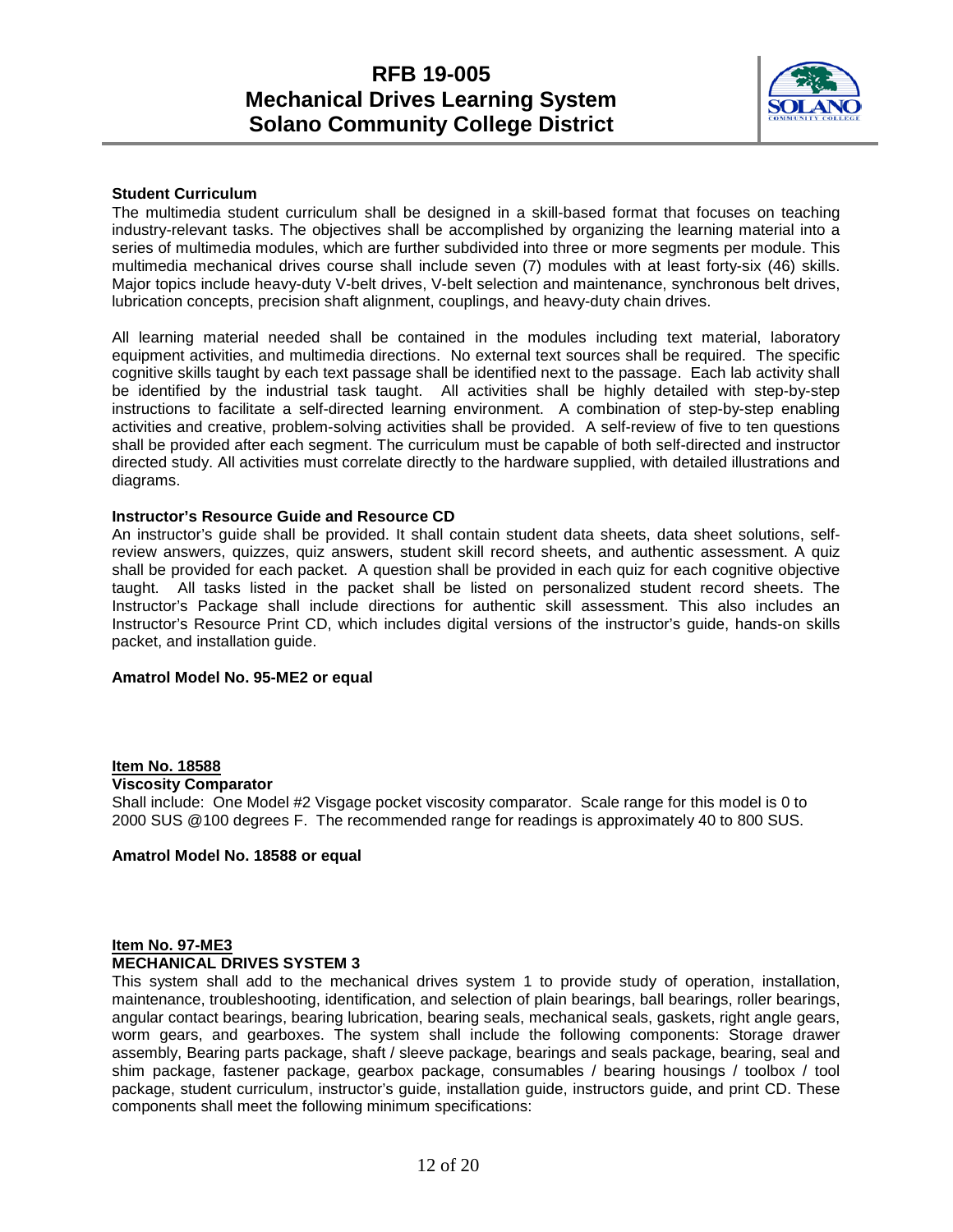

### **Storage Drawer Assembly**

The assembly shall be constructed of 16 gauge stainless steel to match the mobile workstation assembly and previously installed drawers. It includes (2) side panels, (2) drawers, and hardware to mount side panels to mobile workstation. After assembly, drawers will add (2) additional pullout drawers to the workstation. These shall house the **Bearing Parts Package** and **Shaft / Sleeve Package.**

### **Bearing Parts Package**

The tray shall be constructed of vacuum formed plastic with a cavity and label of each component. The minimum dimensions shall be 20-in. W x 17.5-in. L x 2-in. T. The tray will be stored below the worksurface in one of the (2) additional pullout drawers. The plastic tray shall have cavities to house the following components for easy visual identification and storage.

It shall include the following items:

- Bearing retainer, cup follower type (1)
- Mechanical seal cap (1)
- Plain bearing housings, steel, press-type bore, 1.0-in W x 2.06-in H x 5-in L (2)
- Plain bearings, sleeve type, bronze, and .625-in bore (2)
- Plain bearings, sleeve type, bronze, .625-in bore, and type 1 oil groove (2)
- Bearing retainer plates with seal mounts (2)
- Angular contact bearing seal cap (1)
- Bearing heating mandrel (.97-in OD)
- Bearing heating mandrel (.75-in OD)
- Oil cups (2)
- Bearing press kit (1)
- Thrust washers, bronze (2)
- Lock collars, split type, for shaft (2)
- Bearing spacer for tandem bearing mounting
- Bearing spacer for floating bearing housing
- End plate retainer cap screws with holes for safety wire (3)
- Bearing end plate retainer

### **Shaft / Sleeve Package**

The tray shall be constructed of vacuum formed plastic with a cavity and label of each component. The minimum dimensions shall be 20-in. W  $\times$  17.5-in. L  $\times$  2-in. T. The tray will be stored below the work surface in one of the (2) additional pullout drawers. The plastic tray shall have cavities to house the following components for easy visual identification and storage.

It shall include the following items:

- Stub shaft for bearing mounting training
- Bearing installation sleeve #1, steel tubing, 4.25-in L x 1.25-in OD, 12 ga wall thickness
- Bearing installation sleeve #2, steel tubing, 4.25-in L x 1.5-in OD, .12-in wall thickness
- Bearing installation sleeve #3, steel tubing, 4.25-in L x 1.88-in OD, .16 ga wall thickness
- Seal removal sleeve #4, steel tubing, 4.25-in L x 1.5-in OD, .16 ga wall thickness
- Bearing lock washer, Fafnir type
- Bearing lock nut, Fafnir type
- Bearing lock nut, Bearhug type
- Bearing lock nut, Taperline type
- Spindle drive shaft, single end drive, stainless steel, threaded for lock nuts, keyed on one end for coupling attachment, drilled and tapped holes on one end for end plate attachment, chamfered on both ends for seal assembly, min 10-in L x 1.125-in dia.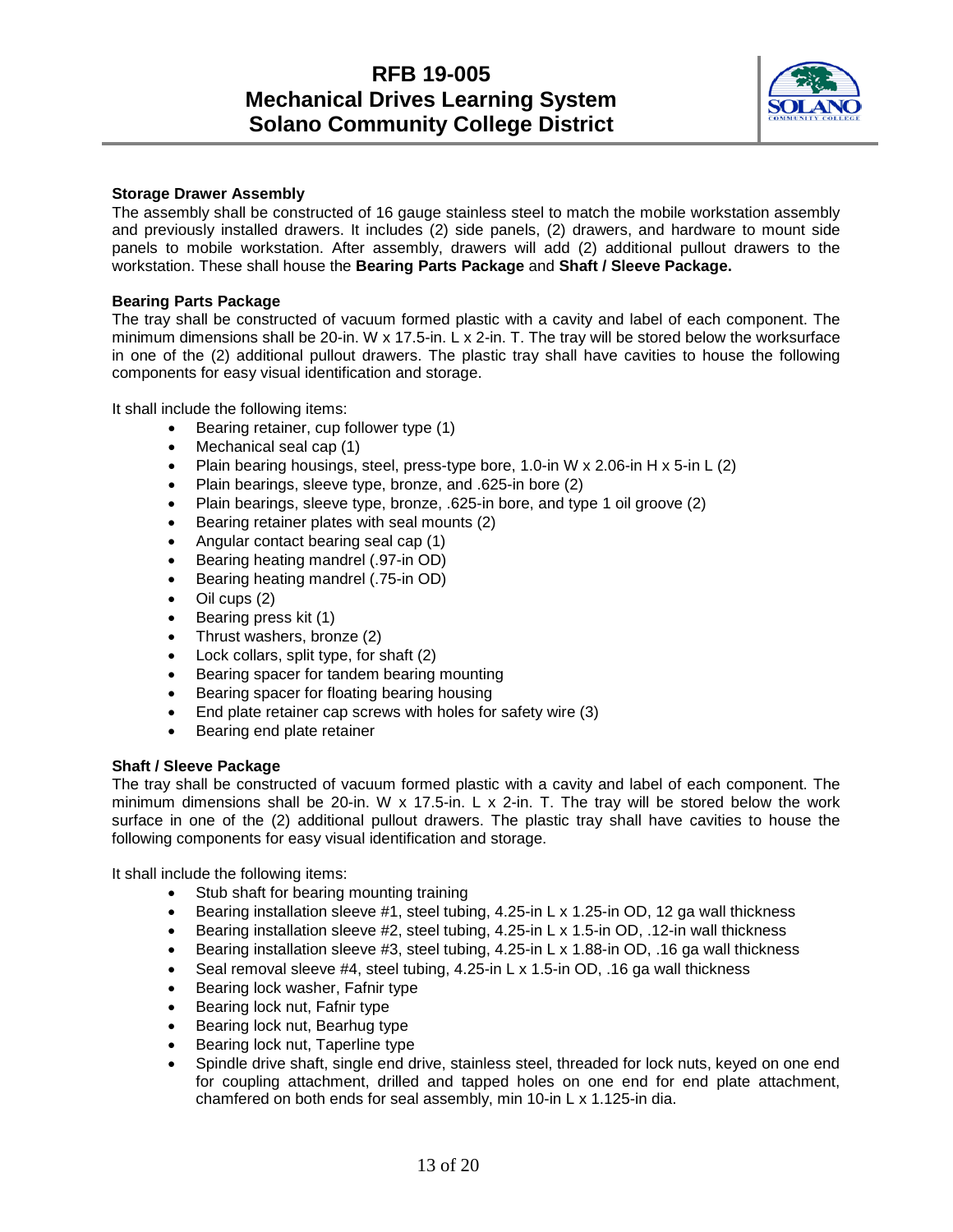

- Spindle drive shaft, double end drive, stainless steel, threaded for lock nuts, keyed for coupling attachment, chamfered for seal assembly, min 13-in L x 1.125-in dia.
- Stub shaft for bearing mounting training
- Helical Gear, 12 DP, 10 Teeth, .625-in bore "right hand"
- Helical Gear, 12 DP, 10 Teeth, .625-in bore "left hand"
- Miter Gear, 12 DP, 18 Teeth, .625-in bore (2)
- Insertion/Extraction tool for plain bearings

### **Bearings, Seals, and Shim Package**

Shall include components to permit study of:

- Ball bearings in various mounting configuration. These include, fixed, floating, single, and double.
- Tapered roller bearings in various mounting configuration including direct, indirect, fixed, floating, single, and double
- Angular contact bearings in tandem and single mountings
- Various sizes and types of seals which, are designed to install into the bearing housings and seal the spindle shaft for use with lubrication

It shall include the following:

- Deep groove ball bearing, single row
- Ball bearings, sealed, Conrad type (2)
- Tapered roller bearings with cup and cone (4)
- Tapered roller bearing, single roller with cup and cone
- Tapered roller bearing, double roller with one cup and two cones
- Angular contact bearings (2)
- Self-aligning ball bearing
- Gasket material, 8-in x 10-in
- Shaft seal, Lip type CRW 1 (2)
- Shaft seal, retention/exclusion, type 1
- Mechanical shaft seal
- O-ring shaft seal, 1.875-in ID x 2.0-in OD (2)
- O-ring shaft seal, 2.125-in ID x 2.125-in OD (2)
- Cup follower shims, .005-in (3)
- Cup follower shims, .007-in (3)

### **Mounting Bolt Package**

Shall include bolts, plain washers, lock washers, and nuts of various sizes.

### **Gearbox Unit**

Shall include:

- Gearbox, worm gear type, 20:1, 377 in-lbs. Output torque for .63 Hp and 1750 RPM input
- Worm adjustment shims
- Carrier adjustment shims
- Gearbox mounting plate
- Fasteners to mount gearbox to mounting plate

### **Consumables / Bearing Housings / Toolbox / Tool Package**

Shall include the following:

- Fixed Bearing Housings, stainless steel, 1.5-in W x 5.4-in H x 5-in L, with lubrication ports and seal mounts (2)
- Floating Bearing Housing, stainless steel, 1.5-in W x 5.4-in H x 5-in L, with lubrication ports and seal mounts (2)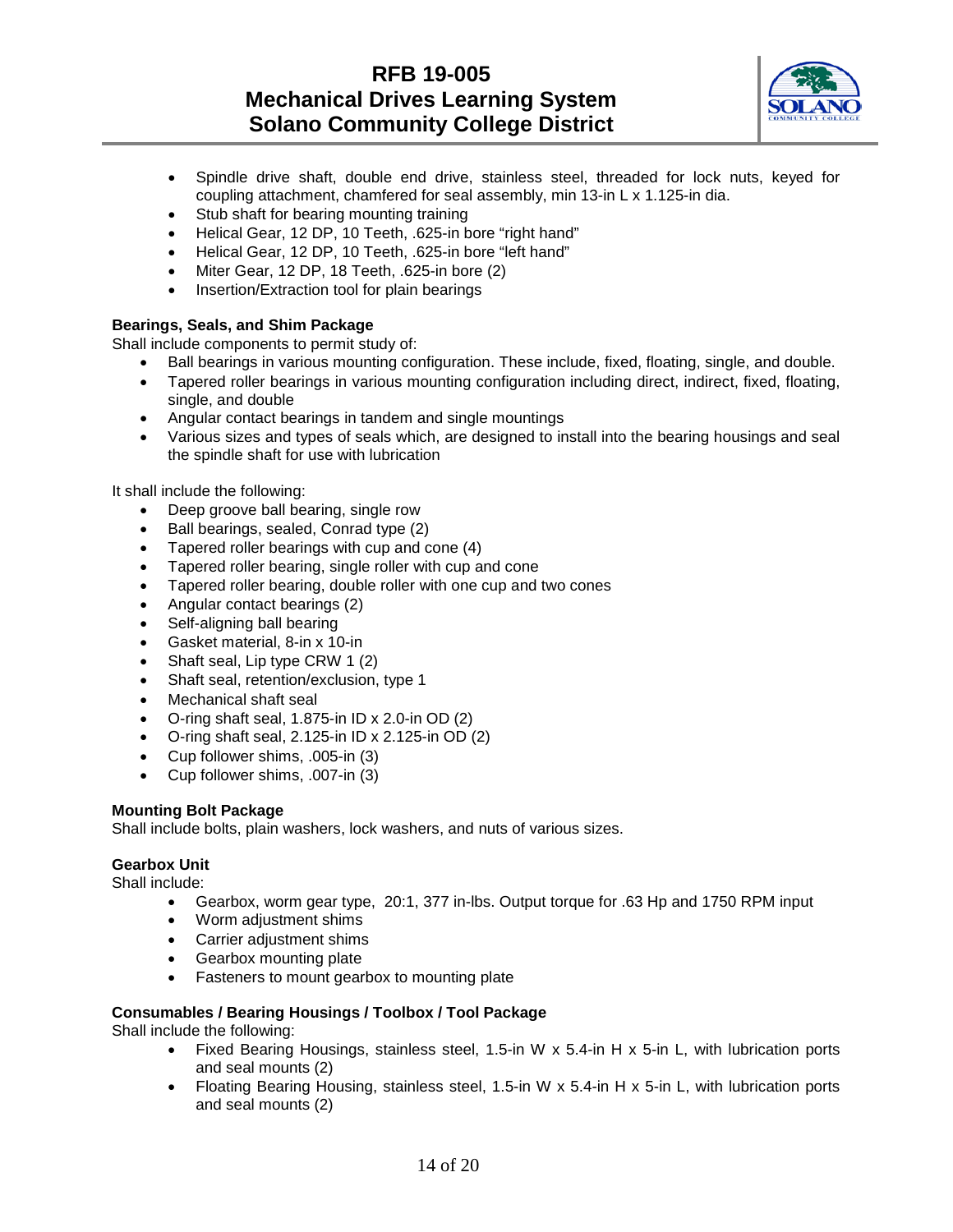

- 1/8-in square keystock 6-in long
- Bearing heater, ceramic type, 5-in x 5-in surface, heat shield, 25-360°C temperature adjustment range.
- Temperature resistant, leather gloves
- External bearing puller 4 7/8-in reach
- Internal bearing puller
- Bearing separator
- Rust preventive paper, 1 package
- Temperature Indicating Crayon, 150° F
- Temperature Indicating Crayon, 250° F
- Safety wire .023-in dia., spool
- Lithium grease, 1lb.
- Hole punch, .281-in
- 4 drawer storage unit, heavy gauge steel construction

### **Student Curriculum**

The student curriculum shall consist of one (1) interactive multimedia course of seven (7) modules with 30 industry tasks. Topics shall include operation, installation, maintenance, troubleshooting, identification, and selection of plain bearings, ball bearings, roller bearings, bearing arrangements (fixed, floating, direct, and indirect), angular contact bearings, thrust bearings, bearing lubrication, bearing seals, mechanical seals, gaskets, right angle gears, worm gears, and gearboxes.

The student curriculum shall be designed in a skill-based format that focuses on teaching industryrelevant tasks. The objectives shall be accomplished by organizing the learning material into a series of modules, which are further subdivided into three or more segments per module. All learning material needed shall be contained in the modules; including text material, laboratory equipment activities, and multimedia directions. No external text sources shall be required. The specific cognitive skills taught by each text passage shall be identified next to the passage. Each lab activity shall be identified by the industrial task taught. All activities shall be highly detailed with step-by-step instructions to facilitate a self-directed learning environment. A combination of step-by-step enabling activities and creative, problem-solving activities shall be provided. A self-review of five to ten questions shall be provided after each segment. The curriculum must be capable of both self-directed and instructor directed study. All activities must correlate directly to the hardware supplied, with detailed illustrations and diagrams.

#### **Teacher's Assessment/ Portfolio Guides**

A teacher's guide shall be provided. It shall contain student data sheets, data sheet solutions, self-review answers, quizzes, quiz answers, student skill record sheets, and authentic assessment. A quiz shall be provided for each packet. A question shall be provided in each quiz for each cognitive objective taught. All tasks listed in the packet shall be listed on personalized student record sheets. The Instructor's Package shall include directions for authentic skill assessment.

### **Amatrol Model No. 97-ME3 or equal**

### **Item No.97-ME4D**

### **FLOOR-STANDING BELT CONVEYOR LEARNING SYSTEM**

This unit shall add to a separately specified mechanical drives workstation to permit study of flat belt conveyor systems. The system shall include industrial grade flat belt conveyor and student curriculum. These components shall meet the following minimum specifications: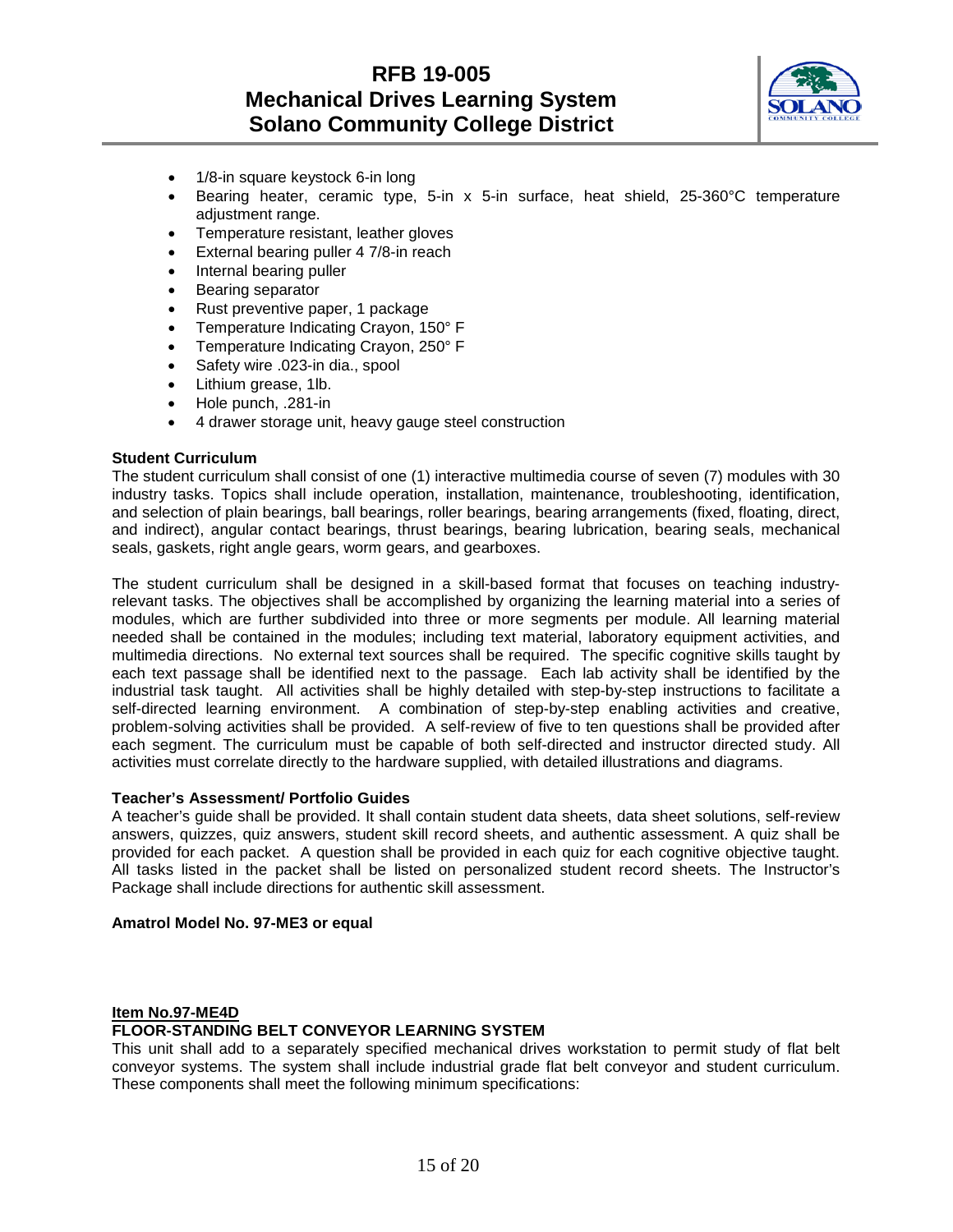

### **Conveyor**

This conveyor shall be fully assembled, primed and painted. It shall be ready for operation, except for the legs, which will be separately stored for shipment. It shall consist of the following minimum features and components:

- Endless flat belt, horizontal design
- Steel frame construction
- Adjustable tension control
- Adjustable tracking control
- Crown pulley design
- Belt width: 12-in
- Overall length: 70-in
- Overall height: 27-29-in adjustable
- Electric motor drive, .33Hp, 115/130 VAC, 1phase, 50/60 Hz
- Start/stop control interface cable
- Safety guards
- Freestanding legs, adjustable in height

### **Student Curriculum**

The curriculum must be capable of both self-directed and instructor directed study. It shall be designed in a skill-based format that focuses on teaching industry-relevant tasks. The objectives shall be accomplished by organizing the learning material into a series of learning activity packets. Included shall be (1) Learning Activity Packet containing at least four (4) skills. Topics covered shall include belt installation and operation, belt adjustment, belt maintenance and troubleshooting, inspection, belt length calculations, conveyor speed calculations.

Teacher's guide materials shall be provided in a separately specified teacher's guide. It shall contain student data sheets, data sheet solutions, self-review answers, quizzes, quiz answers, student skill record sheets, and authentic assessment. A quiz shall be provided for each packet. A question shall be provided in each quiz for each cognitive objective taught. All tasks listed in the packet shall be listed on personalized student record sheets. The Instructor's Package shall include directions for authentic skill assessment.

### **Amatrol Model No. 97-ME4D or equal**

### **Item No. 97-ME5A**

### **VIBRATION ANALYSIS TRAINING SYSTEM**

This system shall add to the mechanical drives system 1 to provide study of setup, operation and application of vibration analysis to a variety of industrial applications. The system shall include an industrial quality vibration monitoring unit, devices to create various industrially realistic vibration scenarios, student curriculum, instructor's guide, installation guide, student reference and print CD. These components shall meet the following minimum specifications:

### **1 - Vibration Monitoring Unit**

Shall be an industrial, portable data collector/meter:

- Measures vibration in units of velocity and acceleration
- Displays English or Metric units
- Remote vibration sensor with 1.2m cable
- Acceleration readings up to  $656$  ft/ $s^2$
- Velocity readings up to 7.87 in/s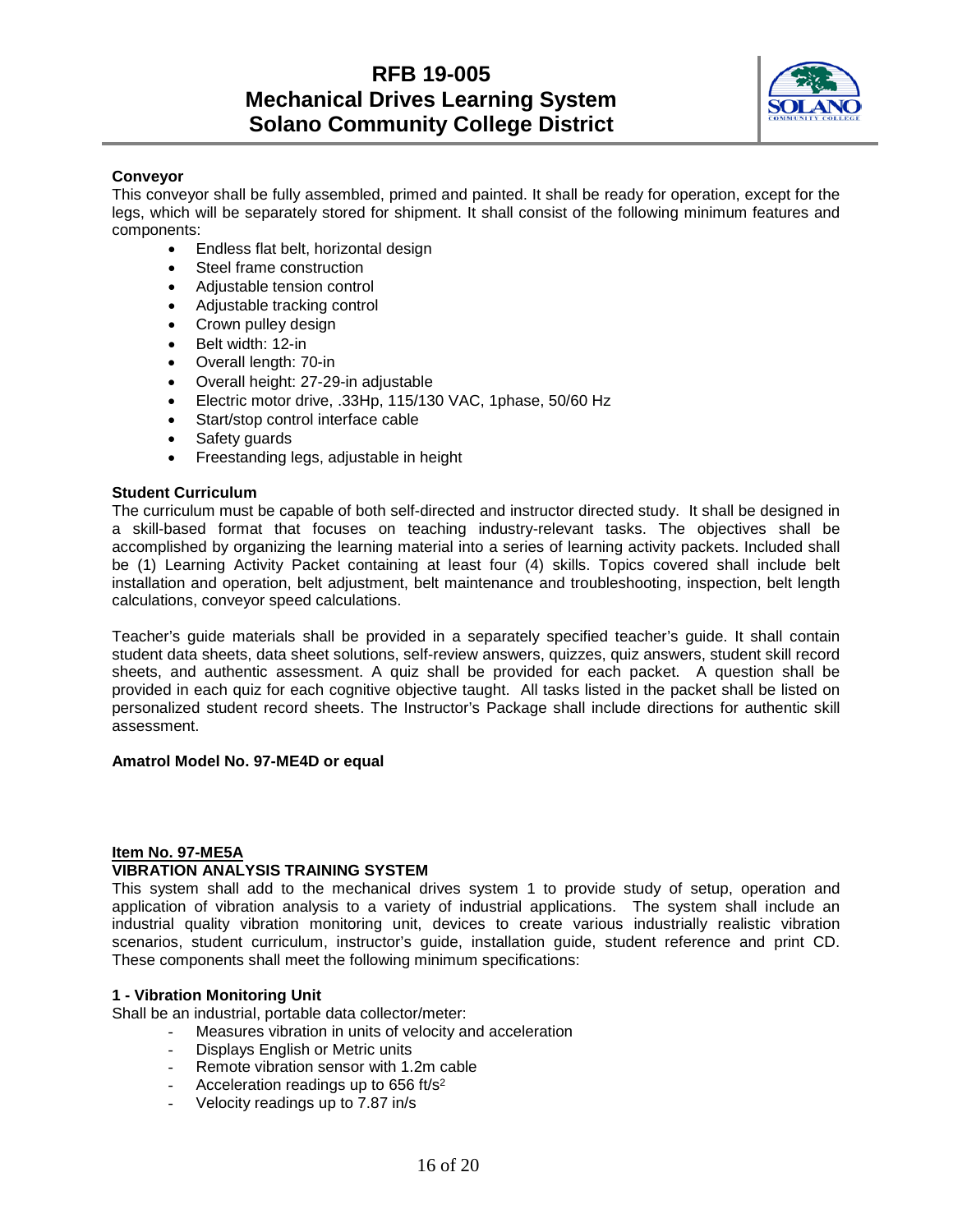

- LCD display with backlight
- Hand-held, lightweight, portable
- Battery powered with battery status indicator
- Can store and recall 99 measurement readings manually
- Datalogger function with up to 20 million readings written to included SD card
- Datalogger date/time stamps and stores readings in Excel format for easy review
- Auto range
- Carrying Case
- **Accelerometer**

### **1 - Vibration Generator System / Resonance Simulator**

- Mounting base constructed of heavy gauge steel ; 230v/3ph motor, .08 Hp, speed range 0- 3600 rpm at no load, .5 full load amps, flywheel with offset weight for repeatable vibration generation, and integrated magnetic sensor location.
- Motor utilizes same power connection as mechanical drives 1 system via power cable
- Motor is controlled via VFD for precise operation and repeatability
- Spring Motor Mounts (4)
- Solid Motor Mounts (4)
- Dampening Motor Mounts (4)

### **1 - Vibration Modification Components**

- Isolation Motor Mounts (4)
- Flywheel with balancing adjustment components
- Bearing Housing, Slip Fit Type<br>• Roller Bearing, operational
- Roller Bearing, operational
- Roller Bearing, defective
- Attachment to simulate defective v-belt
- Vibration Sensor Bearing Mounts (2)
- Vibration sensor auxiliary motor mount
- Mounting Hardware

### **Student Curriculum**

The curriculum must be capable of both self-directed and instructor directed study. It shall be designed in a skill-based format that focuses on teaching industry- relevant tasks. The objectives shall be accomplished by organizing the learning material into a series of learning activity packets. Included shall be (1) Learning Activity Packet.

Teacher's guide materials shall be provided in a separately specified teacher's guide. It shall contain student data sheets, data sheet solutions, self review answers, quizzes, quiz answers, student skill record sheets, and authentic assessment. A quiz shall be provided for each packet. A question shall be provided in each quiz for each cognitive objective taught. All tasks listed in the packet shall be listed on personalized student record sheets. The Instructor's Package shall include directions for authentic skill assessment.

### **Amatrol Model No. 95-ME5-A or equal**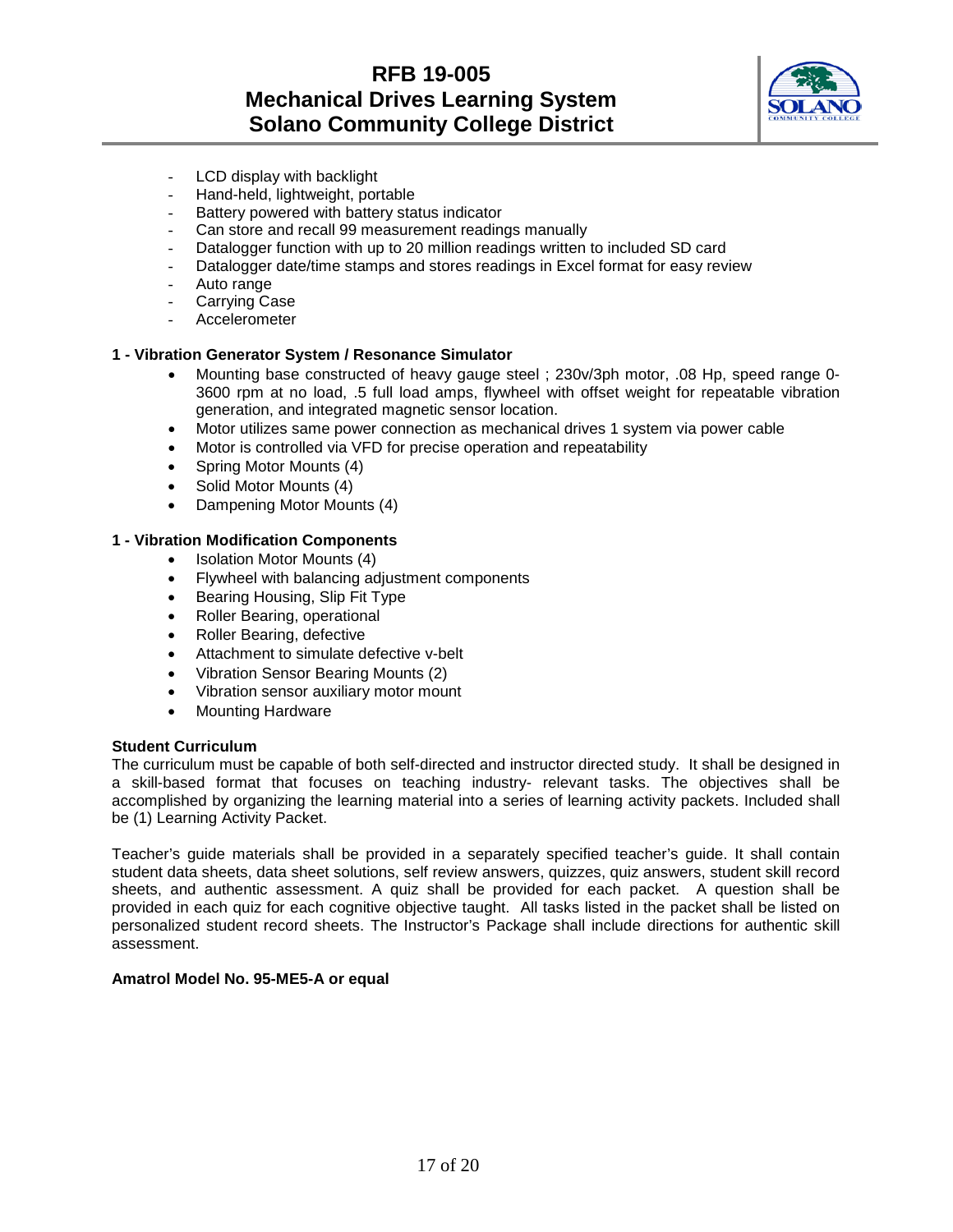

### **Bid Form Unit Pricing**

### **Bidder Name: \_\_\_\_\_\_\_\_\_\_\_\_\_\_\_\_\_\_\_\_\_\_\_\_\_\_**

| <b>Description</b>                                                  | Qty            | <b>Unit Price</b> | <b>Total Price</b> |
|---------------------------------------------------------------------|----------------|-------------------|--------------------|
| Item No. 970-ME1                                                    | $\overline{4}$ |                   |                    |
| MECHANICAL DRIVES 1 LEARNING SYSTEM                                 |                |                   |                    |
|                                                                     |                |                   |                    |
| <b>Item No. 41227</b>                                               | $\overline{4}$ |                   |                    |
| HAND TOOL PACKAGE 1 - MECHANICAL                                    |                |                   |                    |
| Adds to 970-ME1<br>$\blacksquare$                                   |                |                   |                    |
|                                                                     |                |                   |                    |
| Item No. 97-ME2                                                     | 4              |                   |                    |
| MECHANICAL DRIVES 2 LEARNING SYSTEM                                 |                |                   |                    |
|                                                                     |                |                   |                    |
| <b>Item No. 18588</b>                                               | $\overline{2}$ |                   |                    |
| VISCOSIMETER (Saybolt University Second)                            |                |                   |                    |
| Required for 97-ME2<br>$\blacksquare$                               |                |                   |                    |
|                                                                     |                |                   |                    |
| Item No. 97-ME3                                                     | $\overline{4}$ |                   |                    |
| MECHANICAL DRIVES 3 LEARNING SYSTEM                                 |                |                   |                    |
|                                                                     |                |                   |                    |
| Item No.97-ME4D                                                     | $\overline{4}$ |                   |                    |
| FLOOR-STANDING BELT CONVEYOR LEARNING SYSTEM                        |                |                   |                    |
| Adds to 970-ME1                                                     |                |                   |                    |
|                                                                     |                |                   |                    |
| Item No. 97-ME5A                                                    | $\overline{2}$ |                   |                    |
| PREDICTIVE MAINTENANCE VIBRATION ANALYSIS LEARNING<br><b>SYSTEM</b> |                |                   |                    |
| Adds to 970-ME1                                                     |                |                   |                    |
|                                                                     |                |                   |                    |
| Item No. INST2                                                      | 1              |                   |                    |
| ON SITE INSTALLATION                                                |                |                   |                    |

### **BID TOTAL: \$ \_\_\_\_\_\_\_\_\_\_\_\_\_\_\_\_\_\_\_\_\_\_\_\_\_\_\_\_\_**

Written in Words:

**DELIVERY SCHEDULE: \_\_\_\_\_\_\_\_\_\_\_\_\_\_\_\_** 

\_\_\_\_\_\_\_\_\_\_\_\_\_\_\_\_\_\_\_\_\_\_\_\_\_\_\_\_\_\_\_\_\_\_\_\_\_\_\_\_\_\_\_\_\_\_\_\_\_\_\_\_\_\_\_\_\_\_\_\_\_\_\_\_\_\_\_\_\_\_\_\_\_\_\_\_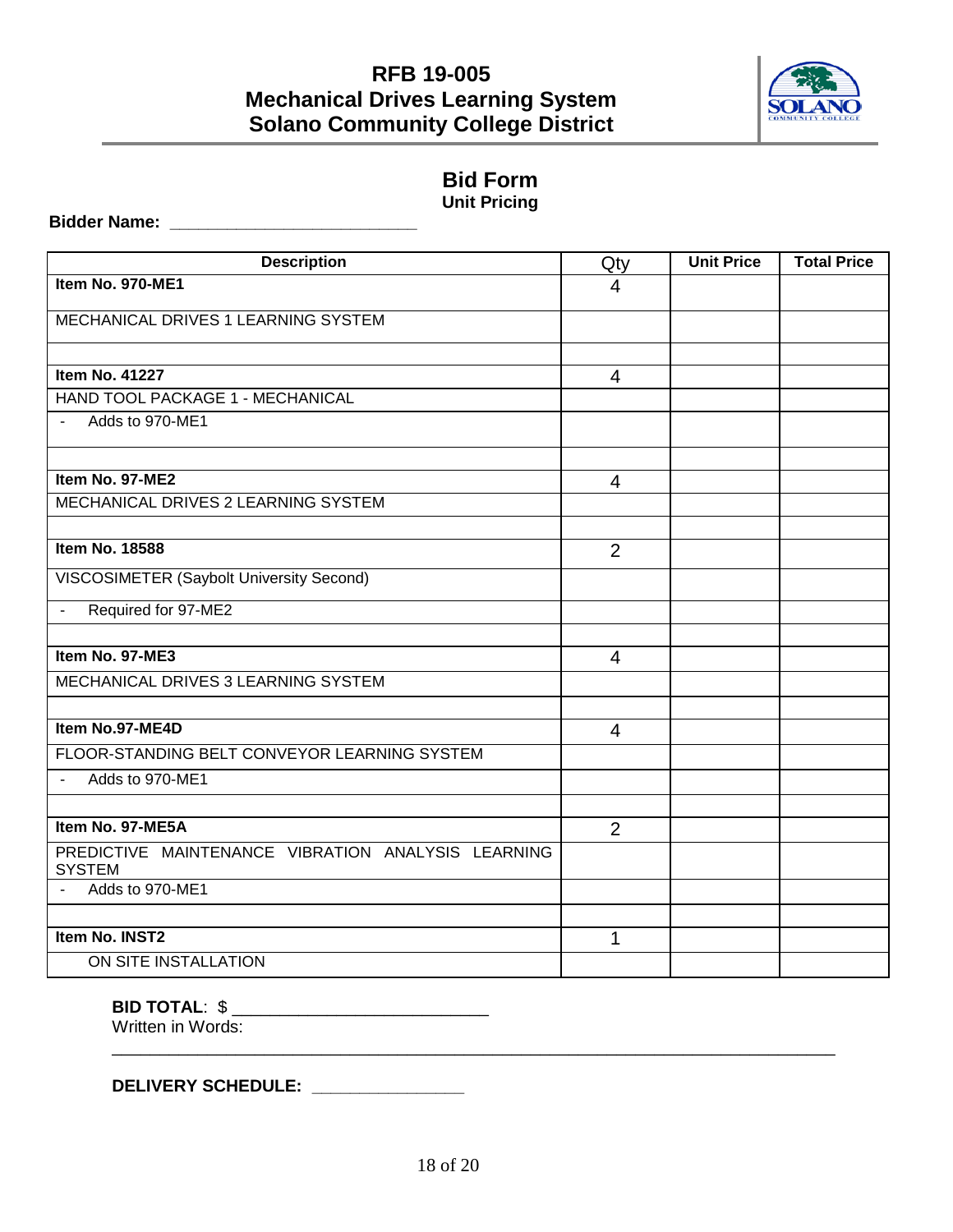

### **SIGNATURE AND BID CERTIFICATION**

The undersigned Bidder agrees to provide the equipment, materials and related installation required for the bid described as: RFB 19-005 Mechanical Drives Learning System, Solano Community College District in the amount listed on the Bid Form. The bid amounts are exclusive of any State of California or local sales or use tax. The Bidder confirms that it has checked all of the above figures and understands that neither the District nor any of its agents, employees or representatives shall be responsible for any errors or omissions on the part of the undersigned Bidder in preparing and submitting this Bid.

Documents Accompanying Bid. The Bidder has submitted with this Bid the following Bid Form, Unit Price Form, Signature and Bid Certification and Non-Collusion Affidavit. The Bidder acknowledges that if this Bid and the foregoing documents are not fully in compliance with applicable requirements set forth in the bid documents and specification, the Bid may be rejected as non-responsive.

The undersigned certifies that our firm (check one) \_\_\_ IS or \_\_\_ IS NOT currently debarred, suspended or proposed for debarment by any federal or state entity. The undersigned agrees to notify the Solano Community College District of any change in this status, should one occur, until such time as an award has been made under this solicitation action.

In compliance with the Request for Bids, Mechanical Drives Learning System and after carefully reviewing all the terms, conditions and requirements contained therein, the undersigned agrees to furnish such equipment in accordance with the specification/scope of work.

(Firm name)

(Street address)

(City, state, zip)

(Phone number)

(E-mail address)

BY:

Signature

Name & Title

Date